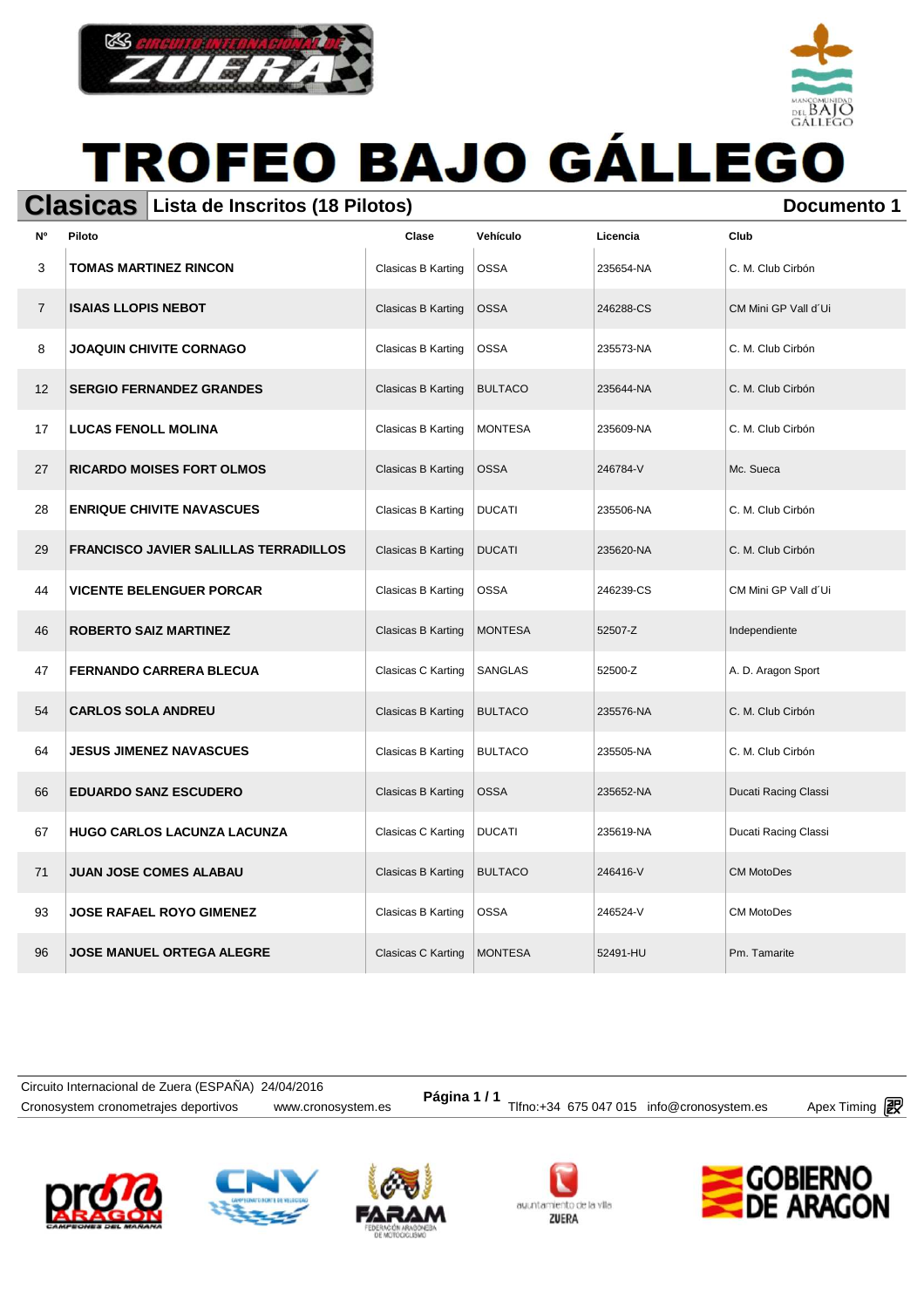



#### **Clasicas Participantes (18 Pilotos)**

| <b>N°</b>         | Piloto                                       | Club                 | Vehículo       | Clase       |
|-------------------|----------------------------------------------|----------------------|----------------|-------------|
| 3                 | <b>MARTINEZ RINCON TOMAS</b>                 | C. M. Club Cirbón    | <b>OSSA</b>    | sicas B Kar |
| $\overline{7}$    | <b>LLOPIS NEBOT ISAIAS</b>                   | CM Mini GP Vall d'Ui | <b>OSSA</b>    | sicas B Kar |
| 8                 | <b>CHIVITE CORNAGO JOAQUIN</b>               | C. M. Club Cirbón    | <b>OSSA</b>    | sicas B Kar |
| $12 \overline{ }$ | <b>FERNANDEZ GRANDES SERGIO</b>              | C. M. Club Cirbón    | <b>BULTACO</b> | sicas B Kar |
| 17                | <b>FENOLL MOLINA LUCAS</b>                   | C. M. Club Cirbón    | <b>MONTESA</b> | sicas B Kar |
| 27                | <b>FORT OLMOS RICARDO MOISES</b>             | Mc. Sueca            | <b>OSSA</b>    | sicas B Kar |
| 28                | <b>CHIVITE NAVASCUES ENRIQUE</b>             | C. M. Club Cirbón    | <b>DUCATI</b>  | sicas B Kar |
| 29                | <b>SALILLAS TERRADILLOS FRANCISCO JAVIER</b> | C. M. Club Cirbón    | <b>DUCATI</b>  | sicas B Kar |
| 44                | <b>BELENGUER PORCAR VICENTE</b>              | CM Mini GP Vall d'Ui | <b>OSSA</b>    | sicas B Kar |
| 46                | <b>SAIZ MARTINEZ ROBERTO</b>                 | Independiente        | <b>MONTESA</b> | sicas B Kar |
| 47                | <b>CARRERA BLECUA FERNANDO</b>               | A. D. Aragon Sport   | <b>SANGLAS</b> | sicas C Kar |
| 54                | <b>SOLA ANDREU CARLOS</b>                    | C. M. Club Cirbón    | <b>BULTACO</b> | sicas B Kar |
| 64                | <b>JIMENEZ NAVASCUES JESUS</b>               | C. M. Club Cirbón    | <b>BULTACO</b> | sicas B Kar |
| 66                | <b>SANZ ESCUDERO EDUARDO</b>                 | Ducati Racing Classi | <b>OSSA</b>    | sicas B Kar |
| 67                | <b>LACUNZA LACUNZA HUGO CARLOS</b>           | Ducati Racing Classi | <b>DUCATI</b>  | sicas C Kar |
| 71                | <b>COMES ALABAU JUAN JOSE</b>                | <b>CM MotoDes</b>    | <b>BULTACO</b> | sicas B Kar |
| 93                | <b>ROYO GIMENEZ JOSE RAFAEL</b>              | <b>CM MotoDes</b>    | <b>OSSA</b>    | sicas B Kar |
| 96                | <b>ORTEGA ALEGRE JOSE MANUEL</b>             | Pm. Tamarite         | <b>MONTESA</b> | sicas C Kar |

 $C$ Cronometrador  $\frac{d}{dx}$  Director de Carrera  $\frac{d}{dx}$ 

Circuito Internacional de Zuera (ESPAÑA) 24/04/2016







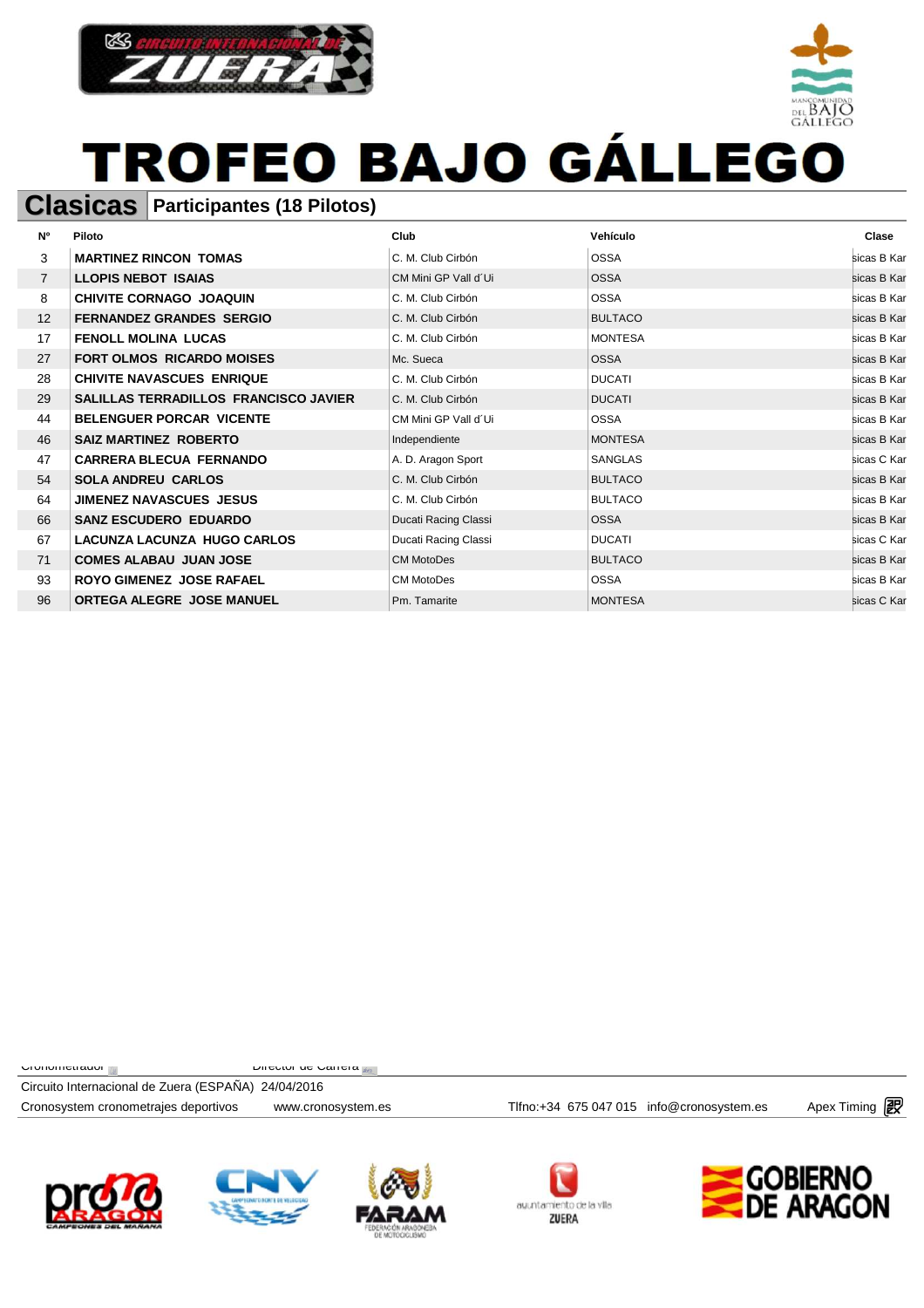



**Resultados** 

**Clasicas CRONO** (Q1) **Documento 4** 

| Pos.           | N°             | Piloto                               | Tiempo   | Dif.   | Interv. | <b>Total</b>   | Clase                     |
|----------------|----------------|--------------------------------------|----------|--------|---------|----------------|---------------------------|
| 1              | 93             | <b>ROYO GIMENEZ JOSE RAFAEL</b>      | 1:21.252 |        |         | 8              | Clasicas B Karting        |
| 2              | 67             | <b>LACUNZA LACUNZA HUGO CARLOS</b>   | 1:21.961 | 0.709  | 0.709   | 9              | Clasicas C Karting        |
| 3              | 54             | <b>SOLA ANDREU CARLOS</b>            | 1:22.143 | 0.891  | 0.182   | 9              | Clasicas B Karting        |
| 4              | 96             | ORTEGA ALEGRE JOSE MANUEL            | 1:22.788 | 1.536  | 0.645   | 8              | Clasicas C Karting        |
| 5              | 17             | <b>FENOLL MOLINA LUCAS</b>           | 1:24.397 | 3.145  | 1.609   | 9              | Clasicas B Karting        |
| 6              | 29             | SALILLAS TERRADILLOS FRANCISCO JAVIE | 1:24.491 | 3.239  | 0.094   | 9              | Clasicas B Karting        |
| $\overline{7}$ | 27             | <b>FORT OLMOS RICARDO MOISES</b>     | 1:25.336 | 4.084  | 0.845   | 8              | Clasicas B Karting        |
| 8              | 71             | <b>COMES ALABAU JUAN JOSE</b>        | 1:25.401 | 4.149  | 0.065   | 8              | Clasicas B Karting        |
| 9              | 46             | <b>SAIZ MARTINEZ ROBERTO</b>         | 1:25.416 | 4.164  | 0.015   | 9              | Clasicas B Karting        |
| 10             | 47             | <b>CARRERA BLECUA FERNANDO</b>       | 1:27.996 | 6.744  | 2.580   | 9              | Clasicas C Karting        |
| 11             | 8              | CHIVITE CORNAGO JOAQUIN              | 1:28.097 | 6.845  | 0.101   | 9              | Clasicas B Karting        |
| 12             | 66             | <b>SANZ ESCUDERO EDUARDO</b>         | 1:28.219 | 6.967  | 0.122   | $\overline{7}$ | Clasicas B Karting        |
| 13             | $\overline{7}$ | <b>LLOPIS NEBOT ISAIAS</b>           | 1:29.193 | 7.941  | 0.974   | 8              | Clasicas B Karting        |
| 14             | 44             | BELENGUER PORCAR VICENTE             | 1:29.646 | 8.394  | 0.453   | 8              | Clasicas B Karting        |
| 15             | 12             | <b>FERNANDEZ GRANDES SERGIO</b>      | 1:32.166 | 10.914 | 2.520   | 8              | Clasicas B Karting        |
| 16             | 64             | <b>JIMENEZ NAVASCUES JESUS</b>       | 1:34.250 | 12.998 | 2.084   | 8              | <b>Clasicas B Karting</b> |
| 17             | 28             | <b>CHIVITE NAVASCUES ENRIQUE</b>     | 1:34.956 | 13.704 | 0.706   | 8              | Clasicas B Karting        |
| 18             | 3              | <b>MARTINEZ RINCON TOMAS</b>         | 1:42.506 | 21.254 | 7.550   | $\overline{7}$ | <b>Clasicas B Karting</b> |

Cronosystem cronometrajes deportivos www.cronosystem.es Tlfno:+34 675 047 015 info@cronosystem.es Apex Timing Circuito Internacional de Zuera (ESPAÑA) 24/04/2016 Aire : 10°C Pista : Seco<br>Director de Carrera **Tiempo Inicio : 24/04 - 10:37:14 M. Vuelta : Nº93 ROYO GIMENEZ JOSE RAFAEL** 1:21.252 75,27 Kph **Meteo : Soleado**<br>Cromometrador









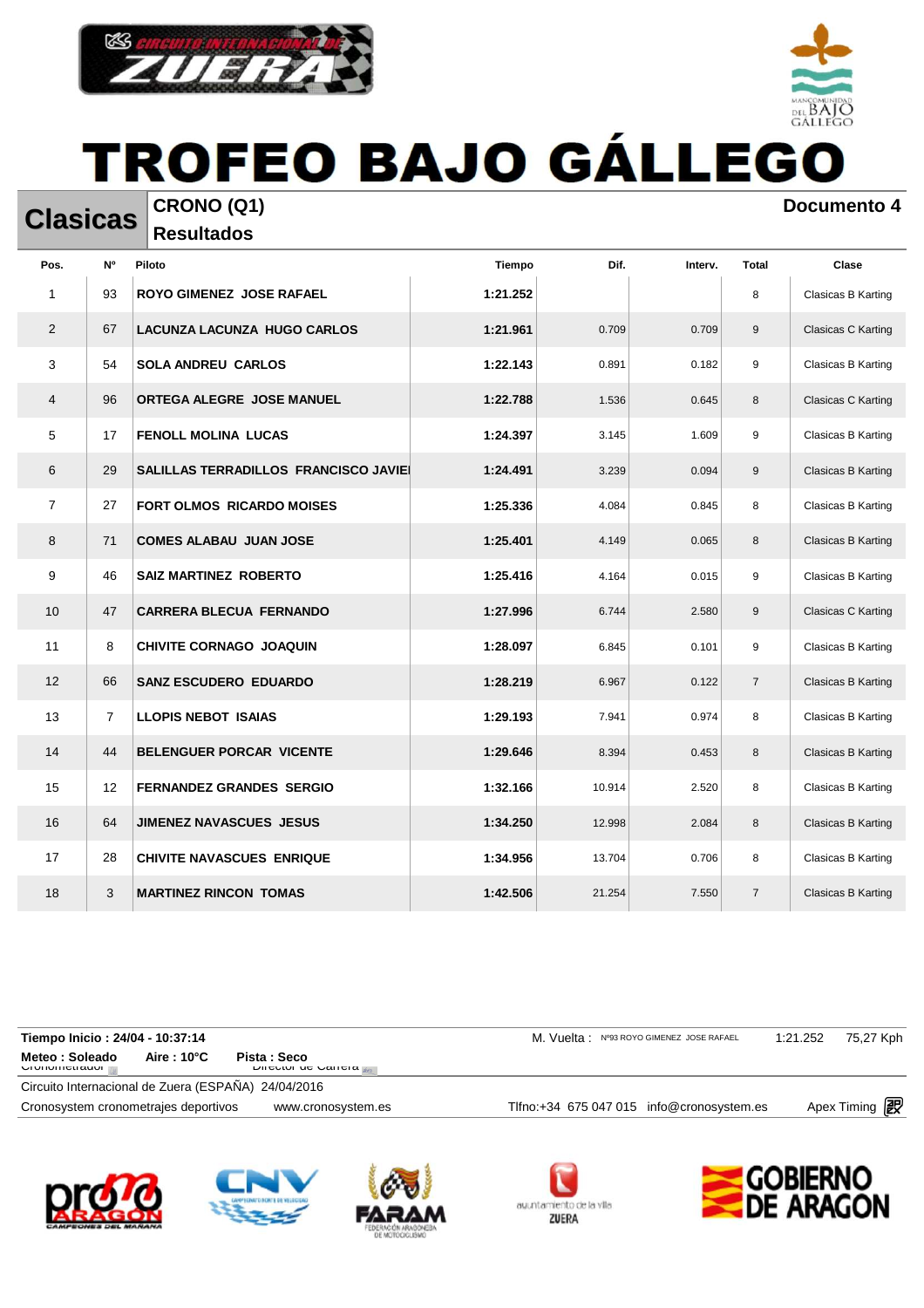

#### TROFEO BAJO GÁLLEGO **CRONO (Q1)**



**Análisis** 

| Tiempo por vuelta                               |
|-------------------------------------------------|
| Nº44 BELENGUER PORCAR VICENTE                   |
| 1:36.324                                        |
| 1:34.410                                        |
| 1:34.485                                        |
| 1:34.681                                        |
| 1:35.320                                        |
| 1:32.514                                        |
| 1:30.788                                        |
| 1:29.646                                        |
| Nº46 SAIZ MARTINEZ ROBERTO                      |
| 1:31.416                                        |
| 1:30.735                                        |
| 1:27.625                                        |
| 1:27.098                                        |
| 1:26.780                                        |
| 1:28.735                                        |
| 1:31.744                                        |
| 1:26.399                                        |
| 1:25.416                                        |
| <b>CARRERA BLECUA FERNANDO</b>                  |
| 1:32.193                                        |
| 1:28.577                                        |
| 1:27.996                                        |
| 1:28.808                                        |
| 1:30.859                                        |
| 1:33.230                                        |
| 1:30.867                                        |
| 1:30.147                                        |
| 1:32.510                                        |
|                                                 |
| 1:29.235                                        |
| 1:24.955                                        |
| 1:24.059                                        |
| 1:23.011                                        |
| 1:25.813                                        |
| 1:23.237                                        |
| 1:23.887                                        |
| 1:24.178                                        |
|                                                 |
| Nº54 SOLA ANDREU CARLOS<br>Apex Timing <b>图</b> |











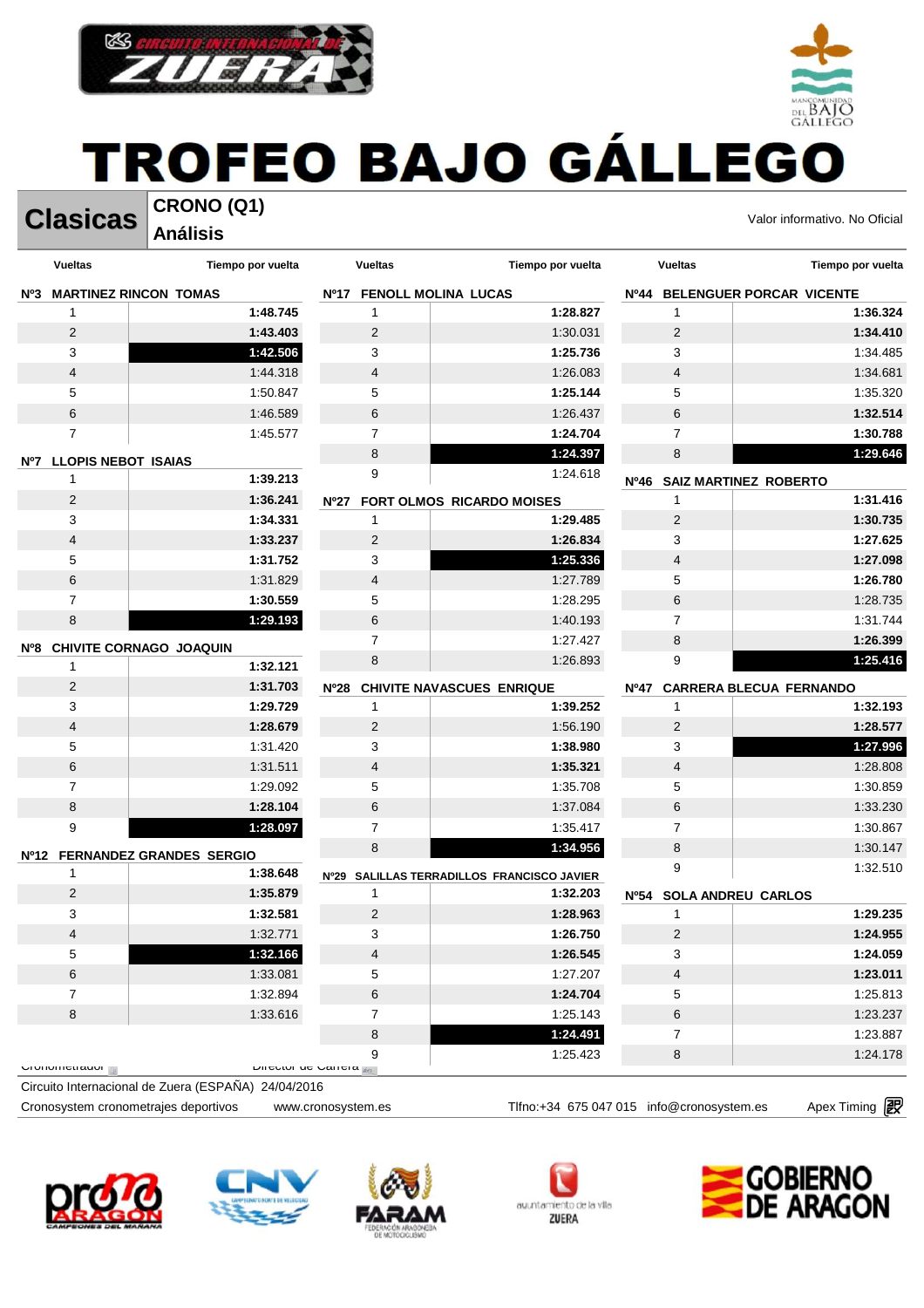

**Clasicas** CRONO (Q1) **CRONO (Q1)** Valor informativo. No Oficial

#### **CRONO (Q1) Análisis**

 $DEBAIC$ 

|      | <b>Vueltas</b>          | Tiempo por vuelta                | <b>Vueltas</b>          | Tiempo por vuelta             |
|------|-------------------------|----------------------------------|-------------------------|-------------------------------|
|      | 9                       | 1:22.143                         |                         | Nº93 ROYO GIMENEZ JOSE RAFAEL |
|      |                         | Nº64 JIMENEZ NAVASCUES JESUS     | 1                       | 1:25.570                      |
|      | 1                       | 1:41.048                         | $\sqrt{2}$              | 1:24.213                      |
|      | $\overline{2}$          | 1:39.524                         | 3                       | 1:24.651                      |
|      | 3                       | 1:38.452                         | $\overline{\mathbf{4}}$ | 1:23.315                      |
|      | 4                       | 1:38.340                         | 5                       | 1:22.816                      |
|      | 5                       | 1:36.789                         | $\,6$                   | 1:23.077                      |
|      | 6                       | 1:36.648                         | 7                       | 1:22.642                      |
|      | $\overline{7}$          | 1:35.394                         | $\bf8$                  | 1:21.252                      |
|      | 8                       | 1:34.250                         | Nº96                    | ORTEGA ALEGRE JOSE MANUEL     |
| Nº66 |                         | <b>SANZ ESCUDERO EDUARDO</b>     | $\mathbf{1}$            | 1:34.769                      |
|      | 1                       | 1:29.407                         | $\overline{2}$          | 1:29.593                      |
|      | $\overline{2}$          | 1:29.526                         | 3                       | 1:23.776                      |
|      | 3                       | 1:28.219                         | 4                       | 1:25.211                      |
|      | 4                       | 1:29.969                         | 5                       | 1:36.994                      |
|      | 5                       | 1:29.008                         | $\,6$                   | 1:41.997                      |
|      | $\,6$                   | 1:29.120                         | 7                       | 1:22.788                      |
|      | $\overline{7}$          | 2:12.345                         | 8                       | 1:35.517                      |
|      |                         | Nº67 LACUNZA LACUNZA HUGO CARLOS |                         |                               |
|      | 1                       | 1:29.184                         |                         |                               |
|      | $\overline{2}$          | 1:27.712                         |                         |                               |
|      | 3                       | 1:22.889                         |                         |                               |
|      | $\overline{4}$          | 1:22.522                         |                         |                               |
|      | 5                       | 1:27.061                         |                         |                               |
|      | 6                       | 1:21.961                         |                         |                               |
|      | $\overline{7}$          | 1:22.947                         |                         |                               |
|      | 8                       | 1:22.895                         |                         |                               |
|      | 9                       | 1:23.287                         |                         |                               |
| Nº71 |                         | <b>COMES ALABAU JUAN JOSE</b>    |                         |                               |
|      | $\mathbf{1}$            | 1:36.856                         |                         |                               |
|      | $\overline{2}$          | 1:28.770                         |                         |                               |
|      | 3                       | 1:25.991                         |                         |                               |
|      | 4                       | 1:25.401                         |                         |                               |
|      | 5                       | 1:27.369                         |                         |                               |
|      | 6                       | 1:33.597                         |                         |                               |
|      | 7                       | 1:28.462                         |                         |                               |
|      | 8                       | 1:25.681                         |                         |                               |
|      |                         |                                  |                         |                               |
|      | <b>UIUIIUIIIEII auu</b> | P                                |                         |                               |

Circuito Internacional de Zuera (ESPAÑA) 24/04/2016









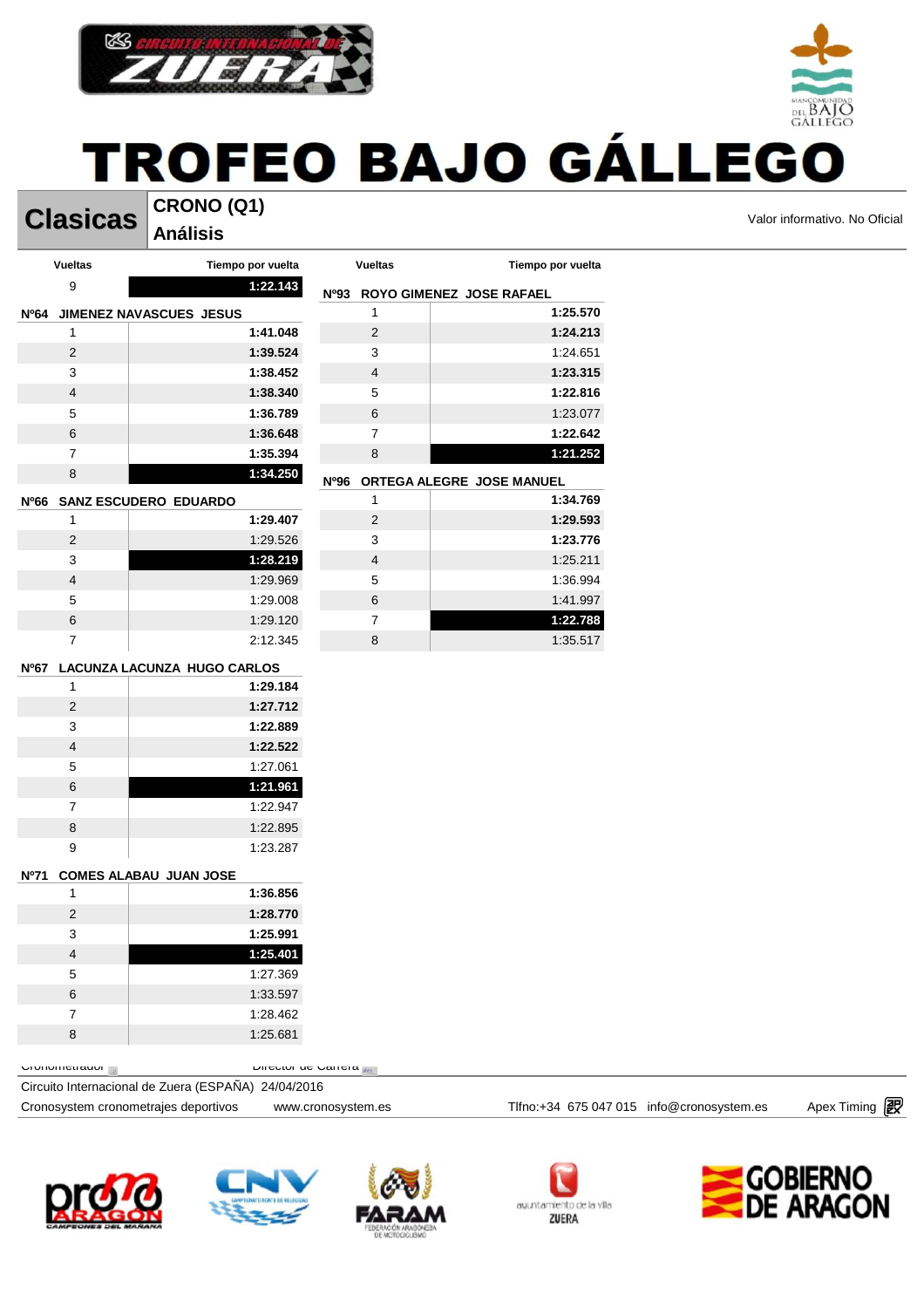

**Clasicas CARRERA 1 (C1) Documento 7 Documento 7 Resultados** 

| Pos.           | N <sup>o</sup> | Piloto                                       | Clase              | <b>Total</b> | Dif.     | Interv.  | M. Vuelta | <b>Puntos</b> |
|----------------|----------------|----------------------------------------------|--------------------|--------------|----------|----------|-----------|---------------|
|                | 67             | <b>HUGO CARLOS LACUNZA LACUNZA</b>           | Clasicas C Karting | 10           |          |          | 1:20.654  | 25            |
| 2              | 54             | <b>CARLOS SOLA ANDREU</b>                    | Clasicas B Karting | 10           | 6.354    | 6.354    | 1:20.516  | 25            |
| 3              | 96             | <b>JOSE MANUEL ORTEGA ALEGRE</b>             | Clasicas C Karting | 10           | 8.229    | 1.875    | 1:21.832  | 22            |
| 4              | 29             | <b>FRANCISCO JAVIER SALILLAS TERRADILLOS</b> | Clasicas B Karting | 10           | 21.278   | 13.049   | 1:22.842  | 22            |
| 5              | 17             | <b>LUCAS FENOLL MOLINA</b>                   | Clasicas B Karting | 10           | 33.577   | 12.299   | 1:24.053  | 20            |
| 6              | 46             | <b>ROBERTO SAIZ MARTINEZ</b>                 | Clasicas B Karting | 10           | 34.386   | 0.809    | 1:23.679  | 18            |
| $\overline{7}$ | 27             | <b>RICARDO MOISES FORT OLMOS</b>             | Clasicas B Karting | 10           | 45.500   | 11.114   | 1:25.335  | 16            |
| 8              | 8              | <b>JOAQUIN CHIVITE CORNAGO</b>               | Clasicas B Karting | 10           | 58.546   | 13.046   | 1:26.855  | 15            |
| 9              | $\overline{7}$ | <b>ISAIAS LLOPIS NEBOT</b>                   | Clasicas B Karting | 10           | 1:10.073 | 11.527   | 1:26.800  | 14            |
| 10             | 44             | <b>VICENTE BELENGUER PORCAR</b>              | Clasicas B Karting | 10           | 1:13.110 | 3.037    | 1:26.236  | 13            |
| 11             | 47             | <b>FERNANDO CARRERA BLECUA</b>               | Clasicas C Karting | 10           | 1:16.837 | 3.727    | 1:27.780  | 20            |
| 12             | 66             | <b>EDUARDO SANZ ESCUDERO</b>                 | Clasicas B Karting | 9            | 1 Vuelta | 1 Vuelta | 1:27.889  | 12            |
| 13             | 64             | <b>JESUS JIMENEZ NAVASCUES</b>               | Clasicas B Karting | 9            | 1 Vuelta | 13.377   | 1:31.235  | 11            |
| 14             | 12             | <b>SERGIO FERNANDEZ GRANDES</b>              | Clasicas B Karting | 9            | 1 Vuelta | 0.018    | 1:30.270  | 10            |
| 15             | 28             | <b>ENRIQUE CHIVITE NAVASCUES</b>             | Clasicas B Karting | 9            | 1 Vuelta | 49.604   | 1:34.691  | 9             |

#### **No Clasificados**

|    | <b>TOMAS MARTINEZ RINCON</b>    | Clasicas B Karting | Retirado  | 1:49.128 |  |
|----|---------------------------------|--------------------|-----------|----------|--|
|    | <b>JUAN JOSE COMES ALABAU</b>   | Clasicas B Karting | Retirado  |          |  |
| 93 | <b>JOSE RAFAEL ROYO GIMENEZ</b> | Clasicas B Karting | Retirado⊪ | 1:19.671 |  |

|                                                     |             |                                           | Lider : Nº67 LACUNZA LACUNZA HUGO CARLOS (1-1) / Nº93 ROYO GIMENEZ JOSE RAFAEL (2-6) / Nº67 LACUNZA LACUNZA HUGO CARLOS |          | $(7-10)$             |
|-----------------------------------------------------|-------------|-------------------------------------------|-------------------------------------------------------------------------------------------------------------------------|----------|----------------------|
| Tiempo Inicio: 24/04 - 12:48:28                     |             |                                           | M. Vuelta: Nº93 ROYO GIMENEZ JOSE RAFAEL                                                                                | 1:19.671 | 76,77 Kph            |
| Meteo: Soleado<br><b>UIUIIUIIIEII AUUI</b>          | Aire : 10°C | Pista: Seco<br><b>DIICULUI UC VALICIA</b> | Registro Evento Anterior: Nº93 ROYO GIMENEZ JOSE RAFAEL                                                                 | 1:21.252 | 75.27 Kph            |
| Circuito Internacional de Zuera (ESPAÑA) 24/04/2016 |             |                                           |                                                                                                                         |          |                      |
| Cronosystem cronometrajes deportivos                |             | www.cronosystem.es                        | Tlfno:+34 675 047 015 info@cronosystem.es                                                                               |          | Apex Timing <b>图</b> |











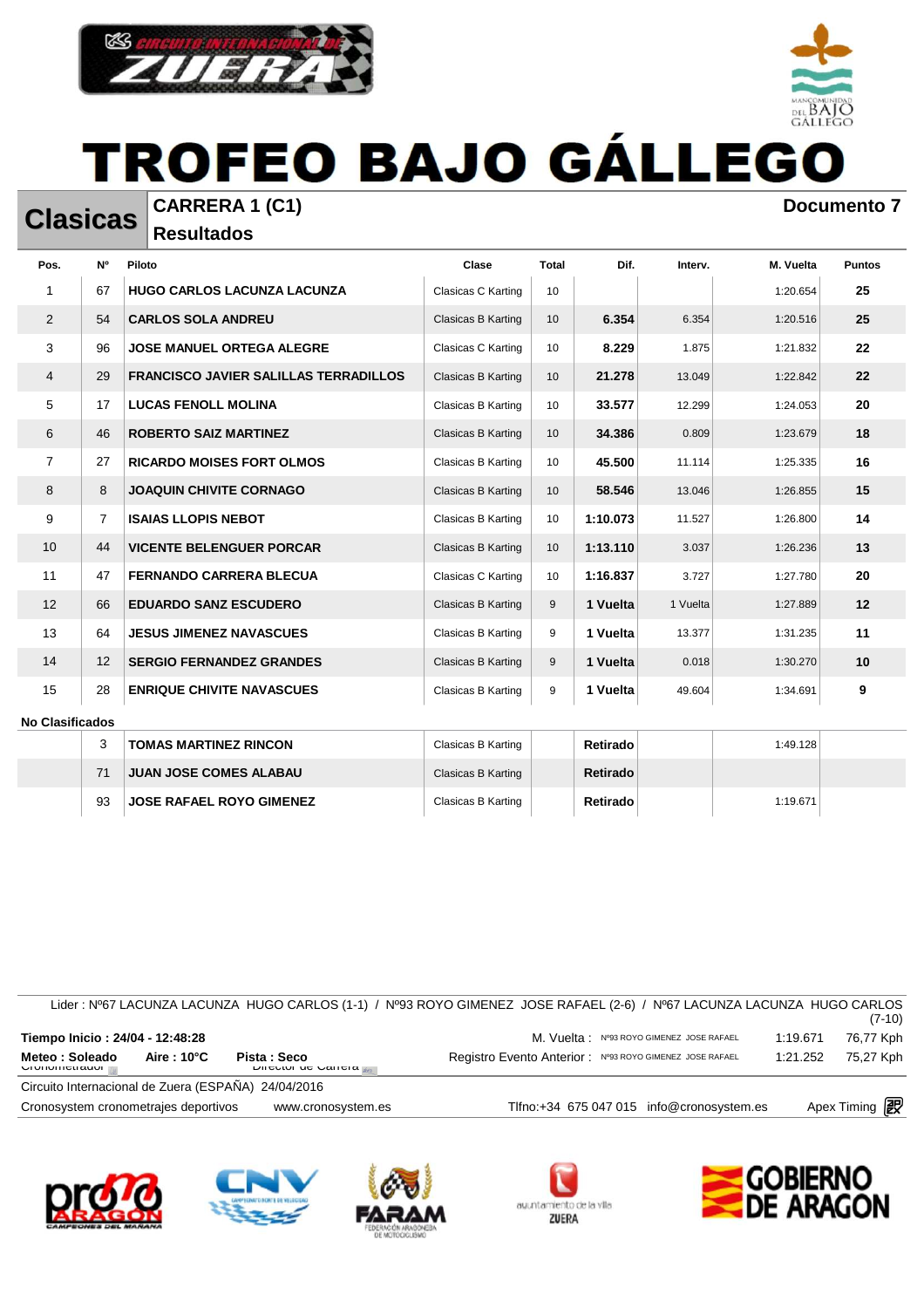



**Clasicas** CARRERA 1 (C1)<br>
Valor informativo. No Oficial **CARRERA 1 (C1) Vuelta a vuelta** 

|                       | $\mathbf{1}$ | $\overline{2}$ | $\mathbf{3}$ | $\overline{4}$ | 5          | 6         | $\overline{7}$ | 8         | 9                      | 10                     | 11                    | 12                    | 13                    | 14           | 15         | 16         | 17                                      | 18           |
|-----------------------|--------------|----------------|--------------|----------------|------------|-----------|----------------|-----------|------------------------|------------------------|-----------------------|-----------------------|-----------------------|--------------|------------|------------|-----------------------------------------|--------------|
| Parilla               | 93           | 67             | 54           | 96             | 17         | 29        | 27             | 71        | 46                     | 47                     | 8                     | 66                    | $\overline{7}$        | 44           | 12         | 64         | 28                                      | $\mathbf{3}$ |
|                       |              |                |              |                |            |           |                |           |                        |                        |                       |                       |                       |              |            |            |                                         |              |
| Salida                | 54           | 93             | 67           | 29             | 17         | 96        | 27             | 46        | 河                      | 8                      | 47                    | 66                    | $\overline{7}$        | 44           | 12         | 64         | $\overline{\mathbf{3}}$                 | 28           |
|                       |              |                |              |                |            |           |                |           |                        |                        |                       |                       |                       |              |            |            |                                         |              |
| Vuelta 1<br>Intervalo | 67           | 93<br>0.5      | 54<br>0.2    | 96<br>0.8      | 17<br>2.4  | 29<br>0.8 | 27<br>0.4      | 46<br>0.7 | 8<br>2.9               | 47<br>2.1              | 44<br>0.9             | 12<br>2.0             | $\overline{7}$<br>0.0 | 66<br>0.7    | 64<br>0.7  | 28<br>3.4  | 3<br>9.2                                |              |
|                       |              |                |              |                |            |           |                |           |                        |                        |                       |                       |                       |              |            |            |                                         |              |
| Vuelta 2              | 93           | 67<br>0.3      | 54<br>1.5    | 96<br>0.5      | 17<br>4.6  | 29<br>1.0 | 27<br>0.9      | 46<br>0.4 | 8<br>4.9               | 47<br>5.6              | 44<br>1.1             | $\overline{7}$<br>0.6 | 66<br>2.0             | 12<br>2.6    | 64<br>0.8  | 28<br>4.6  | 3<br>25.2                               |              |
| Vuelta 3              | 93           | 67             | 54           | 96             | 29         | 17        | 27             | 46        | 8                      | 47                     | 44                    | $\overline{7}$        | 66                    | 12           | 64         | 28         | $\overline{\mathbf{3}}$                 |              |
|                       |              | 0.9            | 0.5          | 0.3            | 8.3        | 0.3       | 1.9            | 0.1       | 7.0                    | 8.1                    | 0.4                   | 0.5                   | 1.4                   | 6.4          | 0.4        | 8.5        | 43.0                                    |              |
| Vuelta 4              | 93           | 67<br>1.7      | 54<br>0.8    | 96<br>1.6      | 29<br>8.3  | 17<br>2.1 | 46<br>1.4      | 27<br>1.7 | 8<br>8.1               | 47<br>11.1             | $\overline{7}$<br>0.5 | 44<br>0.1             | 66<br>1.1             | 12<br>8.0    | 64<br>0.8  | 28<br>12.3 | 3<br>1:00                               |              |
|                       |              |                |              |                |            |           |                |           |                        |                        |                       |                       |                       |              |            |            |                                         |              |
| Vuelta 5              | 93           | 67<br>2.9      | 54<br>0.4    | 96<br>2.9      | 29<br>10.0 | 17<br>4.7 | 46<br>0.3      | 27<br>2.8 | 8<br>9.5               | $\overline{7}$<br>11.2 | 47<br>1.3             | 66<br>0.7             | 44<br>0.6             | 12<br>9.8    | 64<br>2.1  | 28<br>16.6 | $\overline{3}$<br>1:15                  |              |
| Vuelta 6              | 93           | 67             | 54           | 96             | 29         | 46        | 17             | 27        | 8                      | $\overline{7}$         | 47                    | 66                    | 44                    | 12           | 64         | 28         | $\mathbf{X}_{\scriptscriptstyle{1:29}}$ |              |
|                       |              | 1.8            | 1.4          | 4.2            | 10.5       | 6.9       | 0.6            | 3.4       | 10.0                   | 12.0                   | 1.2                   | 1.0                   | 0.2                   | 13.9         | 1.5        | 24.4       |                                         |              |
| Vuelta 7              | 67           | 54<br>3.1      | 96<br>4.0    | 29<br>11.1     | 46<br>8.0  | 17<br>0.3 | 27<br>5.6      | 8<br>10.5 | $\overline{7}$<br>12.6 | 47<br>2.5              | 66<br>0.7             | 44<br>0.0             | 12<br>16.3            | 64<br>2.2    | 28<br>31.6 |            |                                         |              |
|                       |              |                |              |                |            |           |                |           |                        |                        |                       |                       |                       |              |            |            |                                         |              |
| Vuelta 8              | 67           | 54<br>4.5      | 96<br>3.5    | 29<br>11.8     | 17<br>9.4  | 46<br>0.5 | 27<br>6.9      | 8<br>11.1 | $\overline{7}$<br>12.4 | 44<br>3.8              | 47<br>0.4             | 66<br>1.9             | 12<br>21.0            | 64<br>0.5    | 28<br>40.9 |            |                                         |              |
| Vuelta 9              | 67           | 54             | 96           | 29             | 17         | 46        | 27             | 8         | $\overline{7}$         | 44                     | 47                    | 66                    | 64                    | $\sum_{0.0}$ | 28         |            |                                         |              |
|                       |              | 5.2            | 3.4          | 11.9           | 10.6       | 1.8       | 8.4            | 11.2      | 12.8                   | 2.7                    | 2.5                   | 13.5                  | 13.3                  |              | 49.6       |            |                                         |              |
| Vuelta 10             | 67           | 54<br>6.3      | 96<br>1.8    | 29<br>13.0     | 17<br>12.2 | 46<br>0.8 | 27<br>11.1     | 8<br>13.0 | $\overline{7}$<br>11.5 | 44<br>3.0              | 47<br>3.7             |                       |                       |              |            |            |                                         |              |

 $C$ Cronometrador  $\mathbb{R}$  and  $C$  Director de Carrera  $\mathbb{R}$ 

Cronosystem cronometrajes deportivos www.cronosystem.es Tlfno:+34 675 047 015 info@cronosystem.es Apex Timing Circuito Internacional de Zuera (ESPAÑA) 24/04/2016









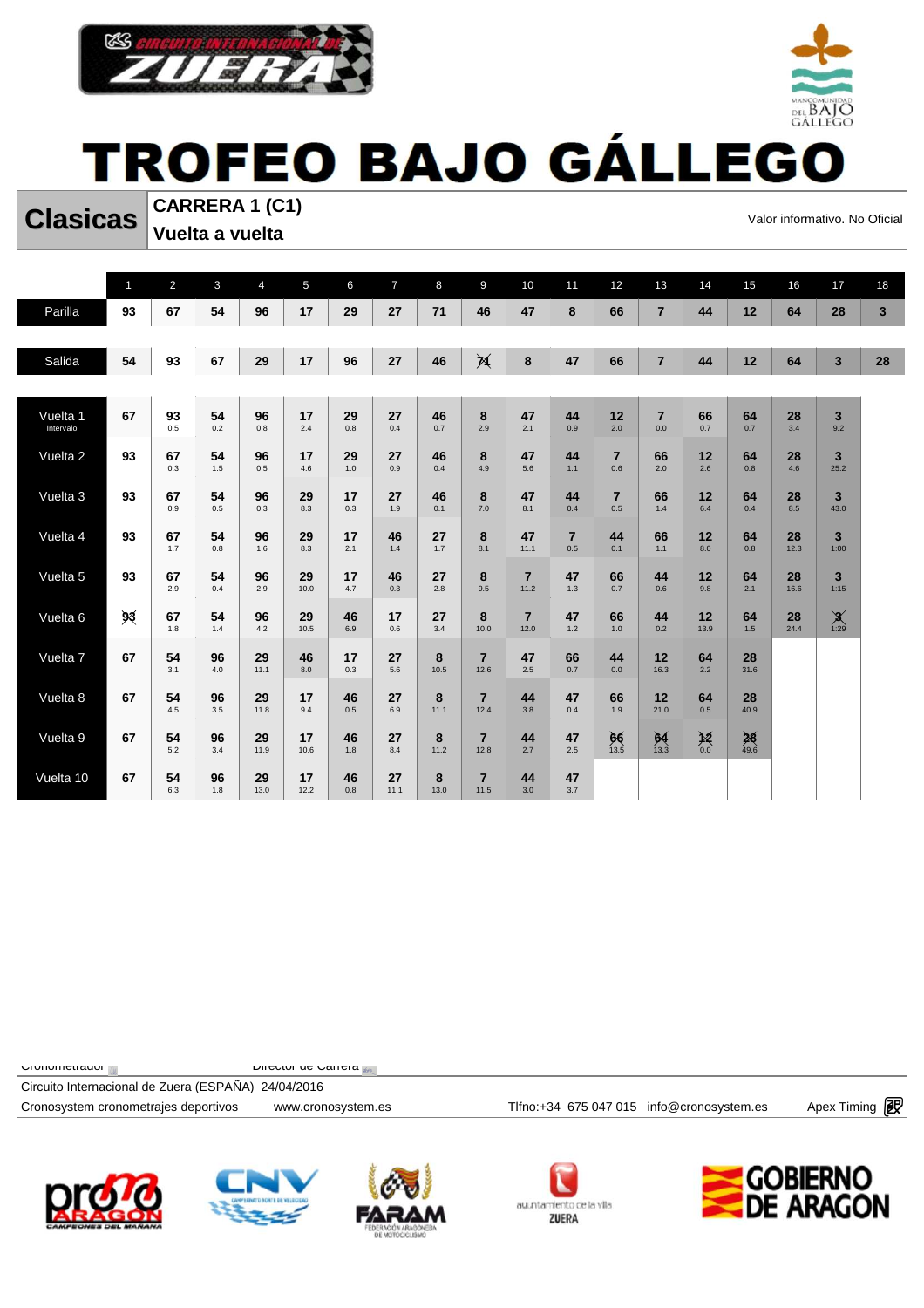



**Clasicas** CARRERA 1 (C1)<br>
Valor informativo. No Oficial

**DEL BAIO** 

**Análisis** 

|                  | <b>Vueltas</b>             | Tiempo por vuelta                           | <b>Vueltas</b>           | Tiempo por vuelta                                      | <b>Vueltas</b>             | Tiempo por vuelta               |
|------------------|----------------------------|---------------------------------------------|--------------------------|--------------------------------------------------------|----------------------------|---------------------------------|
| N <sup>o</sup> 3 |                            | <b>MARTINEZ RINCON TOMAS</b>                | 9                        | 1:32.079                                               | 5                          | 1:23.571                        |
|                  | 1                          | 1:49.128                                    | Nº17                     | <b>FENOLL MOLINA LUCAS</b>                             | $6\phantom{1}6$            | 1:23.511                        |
|                  | 2                          | 1:50.701                                    | 1                        | 1:27.228                                               | $\overline{7}$             | 1:23.374                        |
|                  | 3                          | 1:53.541                                    | $\overline{2}$           | 1:24.601                                               | 8                          | 1:23.474                        |
|                  | 4                          | 1:53.420                                    | 3                        | 1:25.817                                               | 9                          | 1:22.842                        |
|                  | 5                          | 1:50.331                                    | 4                        | 1:25.044                                               | 10                         | 1:23.080                        |
|                  | 6                          | 1:52.797                                    | 5                        | 1:26.160                                               | <b>Nº44</b>                | <b>BELENGUER PORCAR VICENTE</b> |
| Nº7              | <b>LLOPIS NEBOT ISAIAS</b> |                                             | 6                        | 1:26.423                                               | 1                          | 1:33.754                        |
|                  | $\mathbf{1}$               | 1:35.972                                    | $\overline{7}$           | 1:24.123                                               | $\overline{2}$             | 1:30.833                        |
|                  | 2                          | 1:29.361                                    | 8                        | 1:24.563                                               | 3                          | 1:29.281                        |
|                  | 3                          | 1:29.208                                    | 9                        | 1:24.053                                               | $\overline{4}$             | 1:30.468                        |
|                  | 4                          | 1:29.753                                    | 10                       | 1:24.702                                               | 5                          | 1:29.692                        |
|                  | 5                          | 1:27.140                                    | Nº27                     | FORT OLMOS RICARDO MOISES                              | $6\phantom{1}$             | 1:27.642                        |
|                  | 6                          | 1:27.876                                    | 1                        | 1:27.987                                               | $\overline{7}$             | 1:28.362                        |
|                  | $\overline{7}$             | 1:27.484                                    | $\overline{2}$           | 1:25.335                                               | 8                          | 1:27.346                        |
|                  | 8                          | 1:26.867                                    | 3                        | 1:25.766                                               | 9                          | 1:26.236                        |
|                  | 9                          | 1:27.318                                    | $\overline{\mathcal{L}}$ | 1:26.263                                               | 10                         | 1:27.088                        |
|                  | 10                         | 1:26.800                                    | 5                        | 1:26.162                                               | Nº46 SAIZ MARTINEZ ROBERTO |                                 |
| Nº8              |                            |                                             | 6                        | 1:26.616                                               | $\mathbf{1}$               | 1:28.630                        |
|                  | 1                          | CHIVITE CORNAGO JOAQUIN<br>1:31.336         | $\overline{7}$           | 1:26.335                                               | $\overline{2}$             | 1:25.055                        |
|                  | 2                          | 1:27.083                                    | 8                        | 1:26.513                                               | 3                          | 1:25.448                        |
|                  | 3                          | 1:27.548                                    | 9                        | 1:26.732                                               | $\overline{4}$             | 1:24.333                        |
|                  | 4                          | 1:27.151                                    | $10$                     | 1:26.383                                               | 5                          | 1:25.065                        |
|                  | 5                          | 1:27.591                                    | N <sup>o</sup> 28        | <b>CHIVITE NAVASCUES ENRIQUE</b>                       | 6                          | 1:25.395                        |
|                  | 6                          | 1:27.108                                    | $\mathbf{1}$             | 1:39.576                                               | $\overline{7}$             | 1:24.435                        |
|                  | $\overline{7}$             | 1:26.855                                    | $\overline{2}$           | 1:34.691                                               | 8                          | 1:25.507                        |
|                  | 8                          | 1:27.124                                    | 3                        | 1:35.797                                               | 9                          | 1:25.299                        |
|                  | 9                          | 1:26.871                                    | 4                        | 1:35.513                                               | 10                         | 1:23.679                        |
|                  | 10                         | 1:28.132                                    | 5                        | 1:35.927                                               | N <sup>0</sup> 47          | <b>CARRERA BLECUA FERNANDO</b>  |
|                  |                            |                                             | 6                        | 1:39.011                                               | $\mathbf{1}$               | 1:33.211                        |
| Nº12             | 1                          | <b>FERNANDEZ GRANDES SERGIO</b><br>1:35.743 | $\overline{7}$           | 1:38.583                                               | $\overline{2}$             | 1:30.612                        |
|                  | 2                          | 1:34.172                                    | 8                        | 1:42.054                                               | 3                          | 1:30.008                        |
|                  | 3                          | 1:32.279                                    | 9                        | 1:40.252                                               | $\overline{4}$             | 1:30.139                        |
|                  | $\overline{\mathbf{4}}$    | 1:31.344                                    |                          |                                                        | 5                          | 1:29.079                        |
|                  | 5                          | 1:30.270                                    | 1                        | Nº29 SALILLAS TERRADILLOS FRANCISCO JAVIER<br>1:28.637 | $\,6$                      | 1:27.780                        |
|                  | 6                          | 1:31.780                                    | 2                        | 1:24.749                                               | $\overline{7}$             | 1:28.763                        |
|                  | $\overline{7}$             | 1:30.739                                    | 3                        | 1:24.451                                               | 8                          | 1:28.647                        |
|                  | 8                          | 1:34.531                                    | 4                        | 1:23.241                                               | 9                          | 1:28.267                        |
|                  | <b>UIUIIUIIIEII dUUI</b>   | <b>DIFFULLITY OF CALL CITY</b>              |                          |                                                        |                            |                                 |

Circuito Internacional de Zuera (ESPAÑA) 24/04/2016









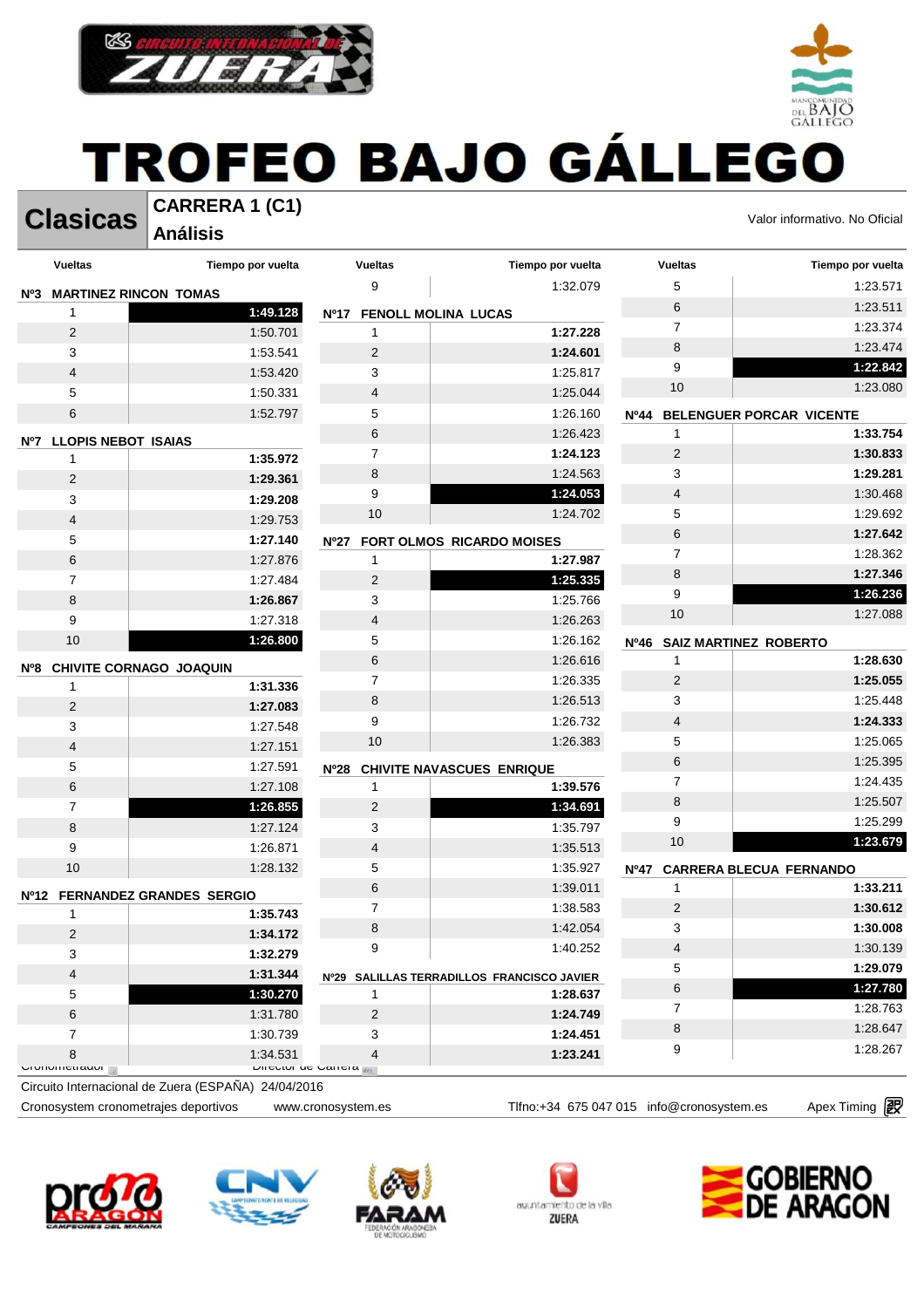

**Clasicas** CARRERA 1 (C1) **CLASICAS** 

**CARRERA 1 (C1) Análisis** 

 $_{\rm{DH}}$  BAIC

|                               | Anansis                                             |                         |                                |                                           |                      |
|-------------------------------|-----------------------------------------------------|-------------------------|--------------------------------|-------------------------------------------|----------------------|
| <b>Vueltas</b>                | Tiempo por vuelta                                   | <b>Vueltas</b>          | Tiempo por vuelta              |                                           |                      |
| $10$                          | 1:28.309                                            | 6                       | 1:20.654                       |                                           |                      |
| Nº54 SOLA ANDREU CARLOS       |                                                     | $\overline{7}$          | 1:21.345                       |                                           |                      |
| $\mathbf{1}$                  | 1:24.780                                            | 8                       | 1:21.910                       |                                           |                      |
| $\overline{2}$                | 1:22.715                                            | 9                       | 1:22.078                       |                                           |                      |
| 3                             | 1:22.054                                            | 10                      | 1:22.471                       |                                           |                      |
| $\overline{4}$                | 1:21.881                                            |                         | Nº93 ROYO GIMENEZ JOSE RAFAEL  |                                           |                      |
| $\,$ 5 $\,$                   | 1:20.516                                            | $\mathbf{1}$            | 1:24.518                       |                                           |                      |
| 6                             | 1:21.669                                            | $\overline{c}$          | 1:21.078                       |                                           |                      |
| $\overline{7}$                | 1:23.045                                            | 3                       | 1:22.472                       |                                           |                      |
| 8                             | 1:23.313                                            | $\overline{4}$          | 1:20.842                       |                                           |                      |
| 9                             | 1:22.769                                            | 5                       | 1:19.671                       |                                           |                      |
| 10                            | 1:23.602                                            | $\,6\,$                 | 1:21.731                       |                                           |                      |
| Nº64                          | JIMENEZ NAVASCUES JESUS                             |                         | Nº96 ORTEGA ALEGRE JOSE MANUEL |                                           |                      |
| $\mathbf{1}$                  | 1:37.115                                            | $\mathbf{1}$            | 1:24.538                       |                                           |                      |
| $\overline{c}$                | 1:33.491                                            | $\overline{2}$          | 1:22.411                       |                                           |                      |
| 3                             | 1:31.917                                            | 3                       | 1:21.832                       |                                           |                      |
| $\overline{4}$                | 1:31.724                                            | $\overline{4}$          | 1:23.217                       |                                           |                      |
| 5                             | 1:31.534                                            | 5                       | 1:21.858                       |                                           |                      |
| 6                             | 1:31.235                                            | 6                       | 1:22.959                       |                                           |                      |
| $\overline{7}$                | 1:31.381                                            | $\overline{7}$          | 1:22.835                       |                                           |                      |
| 8                             | 1:32.811                                            | 8                       | 1:22.767                       |                                           |                      |
| 9                             | 1:31.546                                            | 9                       | 1:22.698                       |                                           |                      |
|                               | Nº66 SANZ ESCUDERO EDUARDO                          | 10                      | 1:22.016                       |                                           |                      |
| $\mathbf{1}$                  | 1:36.773                                            |                         |                                |                                           |                      |
| $\overline{2}$                | 1:30.739                                            |                         |                                |                                           |                      |
| 3                             | 1:28.541                                            |                         |                                |                                           |                      |
| $\overline{4}$                | 1:29.684                                            |                         |                                |                                           |                      |
| 5                             | 1:27.889                                            |                         |                                |                                           |                      |
| $\,6$                         | 1:28.027                                            |                         |                                |                                           |                      |
| $\overline{7}$                | 1:28.508                                            |                         |                                |                                           |                      |
| 8                             | 1:29.894                                            |                         |                                |                                           |                      |
| 9                             | 1:39.771                                            |                         |                                |                                           |                      |
|                               | Nº67 LACUNZA LACUNZA HUGO CARLOS                    |                         |                                |                                           |                      |
| 1                             | 1:23.910                                            |                         |                                |                                           |                      |
| $\overline{2}$                | 1:22.057                                            |                         |                                |                                           |                      |
| 3                             | 1:22.997                                            |                         |                                |                                           |                      |
| $\overline{4}$                | 1:21.638                                            |                         |                                |                                           |                      |
| 5<br><b>UIUIIUIII</b> UIIUIUI | 1:20.907                                            | DIICULUI UC UQIICIO 200 |                                |                                           |                      |
|                               | Circuito Internacional de Zuera (ESPAÑA) 24/04/2016 |                         |                                |                                           |                      |
|                               | Cronosystem cronometrajes deportivos                | www.cronosystem.es      |                                | Tlfno:+34 675 047 015 info@cronosystem.es | Apex Timing <b>图</b> |









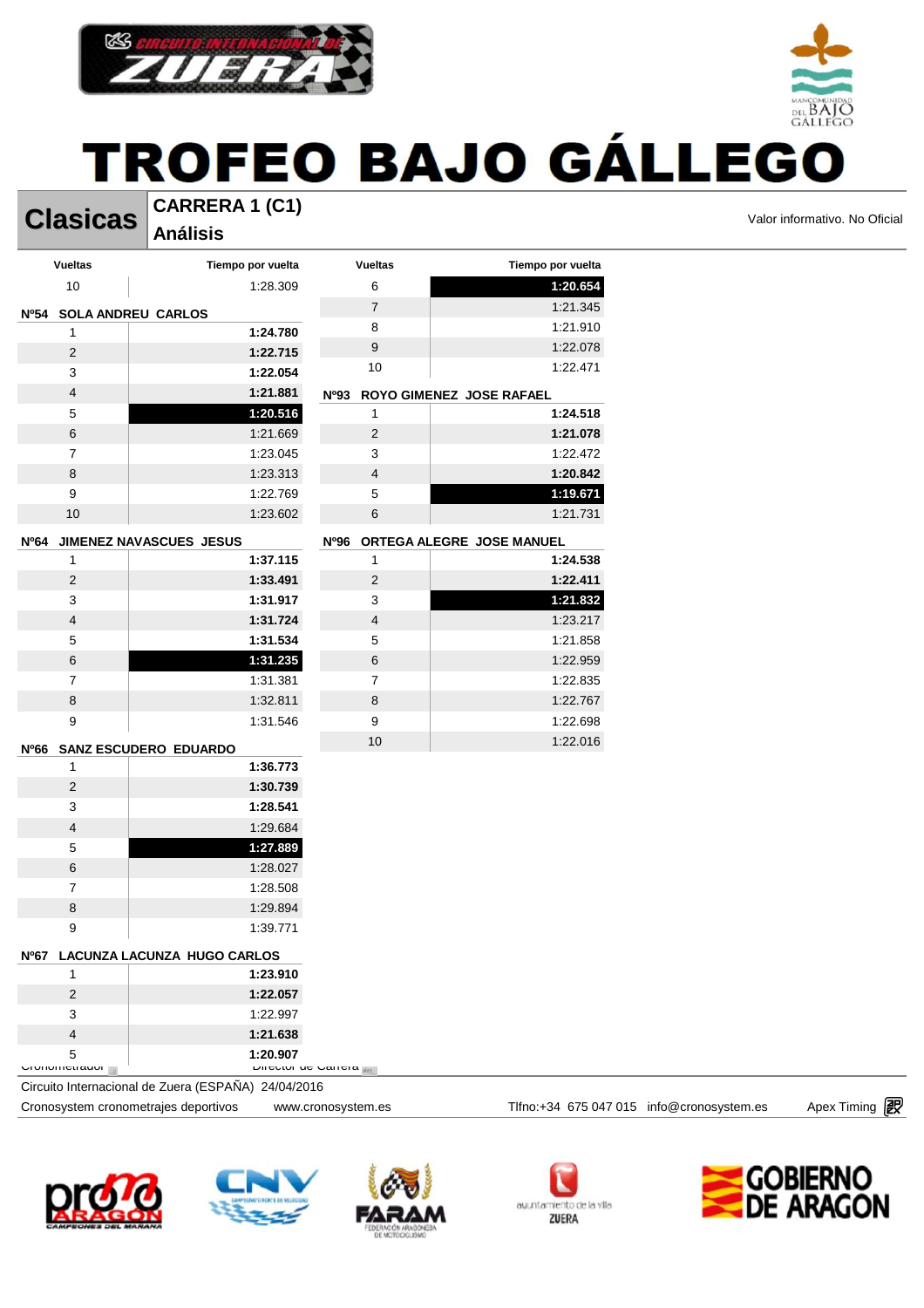



**Clasicas CARRERA 1 (C1) Documento 5 Parrilla de Salida** 

| <b>MARTINEZ RINCON TOMAS</b><br>3<br>6                     | <b>CHIVITE NAVASCUES ENRIQUE</b><br>28   | <b>JIMENEZ NAVASCUES JESUS</b><br>64         |
|------------------------------------------------------------|------------------------------------------|----------------------------------------------|
| <b>FERNANDEZ GRANDES SERGIO</b><br>12<br>$5\phantom{.0}$   | <b>BELENGUER PORCAR VICENTE</b><br>44    | <b>LLOPIS NEBOT ISAIAS</b><br>$\overline{7}$ |
| <b>SANZ ESCUDERO EDUARDO</b><br>66                         | <b>CHIVITE CORNAGO JOAQUIN</b><br>8      | <b>CARRERA BLECUA FERNANDO</b><br>47         |
| <b>SAIZ MARTINEZ ROBERTO</b><br>$\mathbf{3}$<br>46         | <b>COMES ALABAU JUAN JOSE</b><br>71      | <b>FORT OLMOS RICARDO MOISES</b><br>27       |
| SALILLAS TERRADILLOS FRANCISCO JAN<br>$\overline{2}$<br>29 | <b>FENOLL MOLINA LUCAS</b><br>17         | ORTEGA ALEGRE JOSE MANUEL<br>96              |
| <b>SOLA ANDREU CARLOS</b><br>54<br>$\overline{1}$          | <b>LACUNZA LACUNZA HUGO CARLOS</b><br>67 | <b>ROYO GIMENEZ JOSE RAFAEL</b><br>93        |
|                                                            |                                          | <b>POLE POSITION</b>                         |

| Salida : 24/04 - 12:35<br>Duración : 10:00          |                            |                                           |                      |
|-----------------------------------------------------|----------------------------|-------------------------------------------|----------------------|
| <b>UIUIIUIIIUIII</b> UUII                           | <b>DIICULUI UC VALICIA</b> |                                           |                      |
| Circuito Internacional de Zuera (ESPAÑA) 24/04/2016 |                            |                                           |                      |
| Cronosystem cronometrajes deportivos                | www.cronosystem.es         | Tlfno:+34 675 047 015 info@cronosystem.es | Apex Timing <b>i</b> |
|                                                     |                            |                                           |                      |









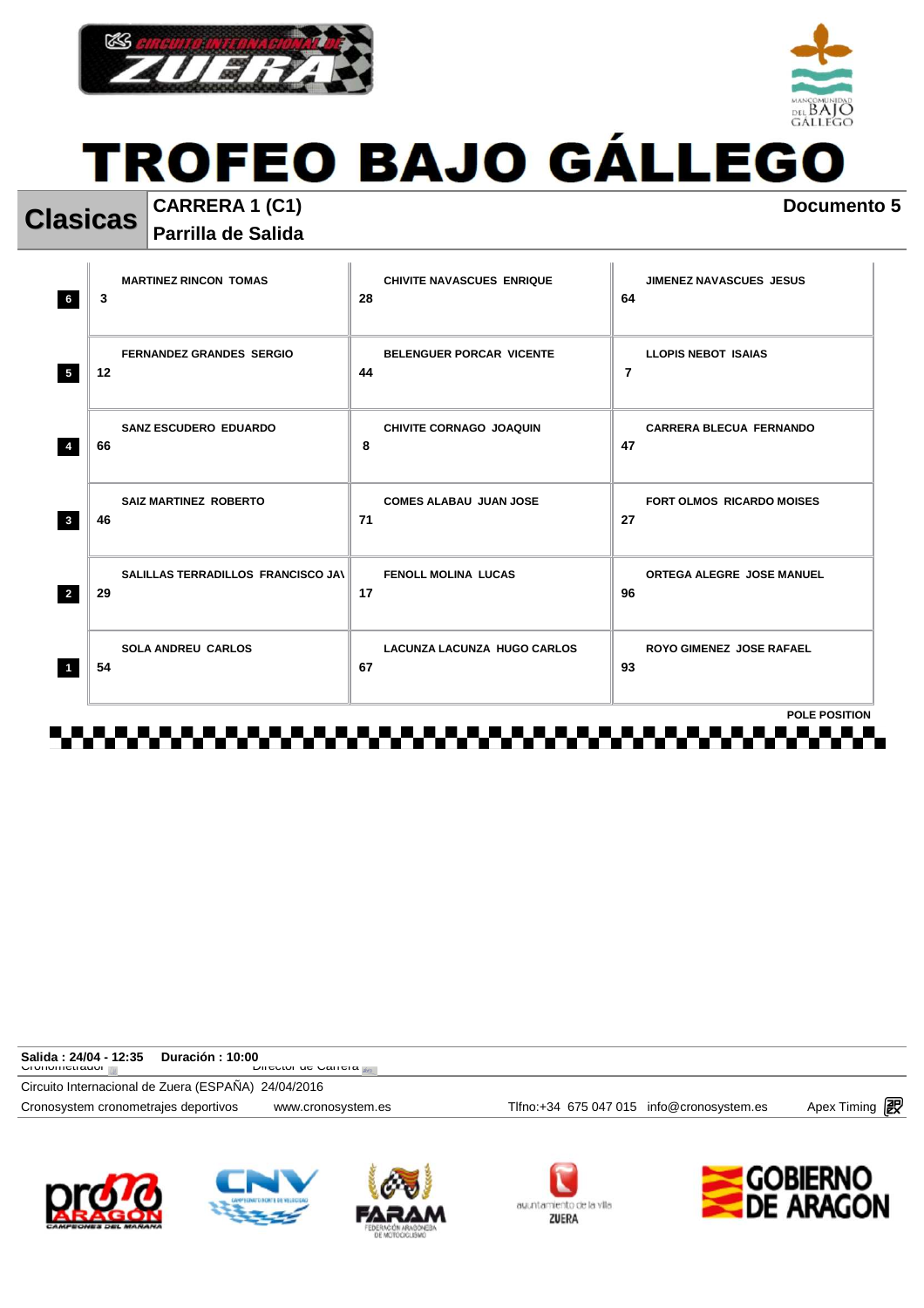

**Resultados** 

| Pos.                   | N°                | Piloto                                       | Clase              | <b>Total</b>    | Dif.     | Interv.  | M. Vuelta | <b>Puntos</b> |
|------------------------|-------------------|----------------------------------------------|--------------------|-----------------|----------|----------|-----------|---------------|
| 1                      | 93                | <b>JOSE RAFAEL ROYO GIMENEZ</b>              | Clasicas B Karting | 10              |          |          | 1:20.617  | 25            |
| 2                      | 67                | <b>HUGO CARLOS LACUNZA LACUNZA</b>           | Clasicas C Karting | 10              | 2.512    | 2.512    | 1:20.846  | 25            |
| 3                      | 96                | <b>JOSE MANUEL ORTEGA ALEGRE</b>             | Clasicas C Karting | 10 <sup>°</sup> | 10.043   | 7.531    | 1:21.016  | 22            |
| 4                      | 54                | <b>CARLOS SOLA ANDREU</b>                    | Clasicas B Karting | 10              | 26.631   | 16.588   | 1:23.149  | 22            |
| 5                      | 29                | <b>FRANCISCO JAVIER SALILLAS TERRADILLOS</b> | Clasicas B Karting | 10              | 28.389   | 1.758    | 1:23.118  | 20            |
| 6                      | 17                | <b>LUCAS FENOLL MOLINA</b>                   | Clasicas B Karting | 10              | 40.940   | 12.551   | 1:23.965  | 18            |
| $\overline{7}$         | 46                | <b>ROBERTO SAIZ MARTINEZ</b>                 | Clasicas B Karting | 10 <sup>°</sup> | 41.576   | 0.636    | 1:23.674  | 16            |
| 8                      | 44                | <b>VICENTE BELENGUER PORCAR</b>              | Clasicas B Karting | 10              | 1:04.588 | 23.012   | 1:25.938  | 15            |
| 9                      | 8                 | <b>JOAQUIN CHIVITE CORNAGO</b>               | Clasicas B Karting | 10              | 1:05.988 | 1.400    | 1:26.787  | 14            |
| 10                     | $\overline{7}$    | <b>ISAIAS LLOPIS NEBOT</b>                   | Clasicas B Karting | 10              | 1:08.129 | 2.141    | 1:26.413  | 13            |
| 11                     | 71                | <b>JUAN JOSE COMES ALABAU</b>                | Clasicas B Karting | 10              | 1:08.754 | 0.625    | 1:25.953  | 12            |
| 12                     | 47                | <b>FERNANDO CARRERA BLECUA</b>               | Clasicas C Karting | 9               | 1 Vuelta | 1 Vuelta | 1:28.732  | 20            |
| 13                     | $12 \overline{ }$ | <b>SERGIO FERNANDEZ GRANDES</b>              | Clasicas B Karting | 9               | 1 Vuelta | 10.368   | 1:31.027  | 11            |
| 14                     | 64                | <b>JESUS JIMENEZ NAVASCUES</b>               | Clasicas B Karting | 9               | 1 Vuelta | 17.562   | 1:31.723  | 10            |
| 15                     | 28                | <b>ENRIQUE CHIVITE NAVASCUES</b>             | Clasicas B Karting | 9               | 1 Vuelta | 37.695   | 1:35.507  | 9             |
| <b>No Clasificados</b> |                   |                                              |                    |                 |          |          |           |               |

| <b>No Clasificados</b> |  |
|------------------------|--|
|                        |  |

|    | <b>TOMAS MARTINEZ RINCON</b> | Clasicas B Karting | Retirado | 1:47.780 |  |
|----|------------------------------|--------------------|----------|----------|--|
| 66 | <b>EDUARDO SANZ ESCUDERO</b> | Clasicas B Karting | Excluido | 1:30.033 |  |

**Nº66 SANZ ESCUDERO EDUARDO : Excluido de la Carrera 2. Art. 8.2 del Reglamento de Clásicas del Campeonato Norte.**

|                                                                                                         | Lider: Nº93 ROYO GIMENEZ JOSE RAFAEL (1-10)   |          |                      |
|---------------------------------------------------------------------------------------------------------|-----------------------------------------------|----------|----------------------|
| Tiempo Inicio: 24/04 - 15:06:30                                                                         | M. Vuelta: Nº93 ROYO GIMENEZ JOSE RAFAEL      | 1:20.617 | 75,86 Kph            |
| Meteo : Soleado<br>Aire: $12^{\circ}$ C<br>Pista: Seco<br><b>DIFFULUI UP DAITEIA</b><br>UIVIIVIIItuauvi | Evento Grabado: Nº93 ROYO GIMENEZ JOSE RAFAEL | 1:19.671 | 76,77 Kph            |
| Circuito Internacional de Zuera (ESPAÑA) 24/04/2016                                                     |                                               |          |                      |
| Cronosystem cronometrajes deportivos<br>www.cronosystem.es                                              | Tlfno: +34 675 047 015 info@cronosystem.es    |          | Apex Timing <b>i</b> |
|                                                                                                         |                                               |          |                      |













#### **Clasicas CARRERA 2 (C2) Documento 8 Documento 8**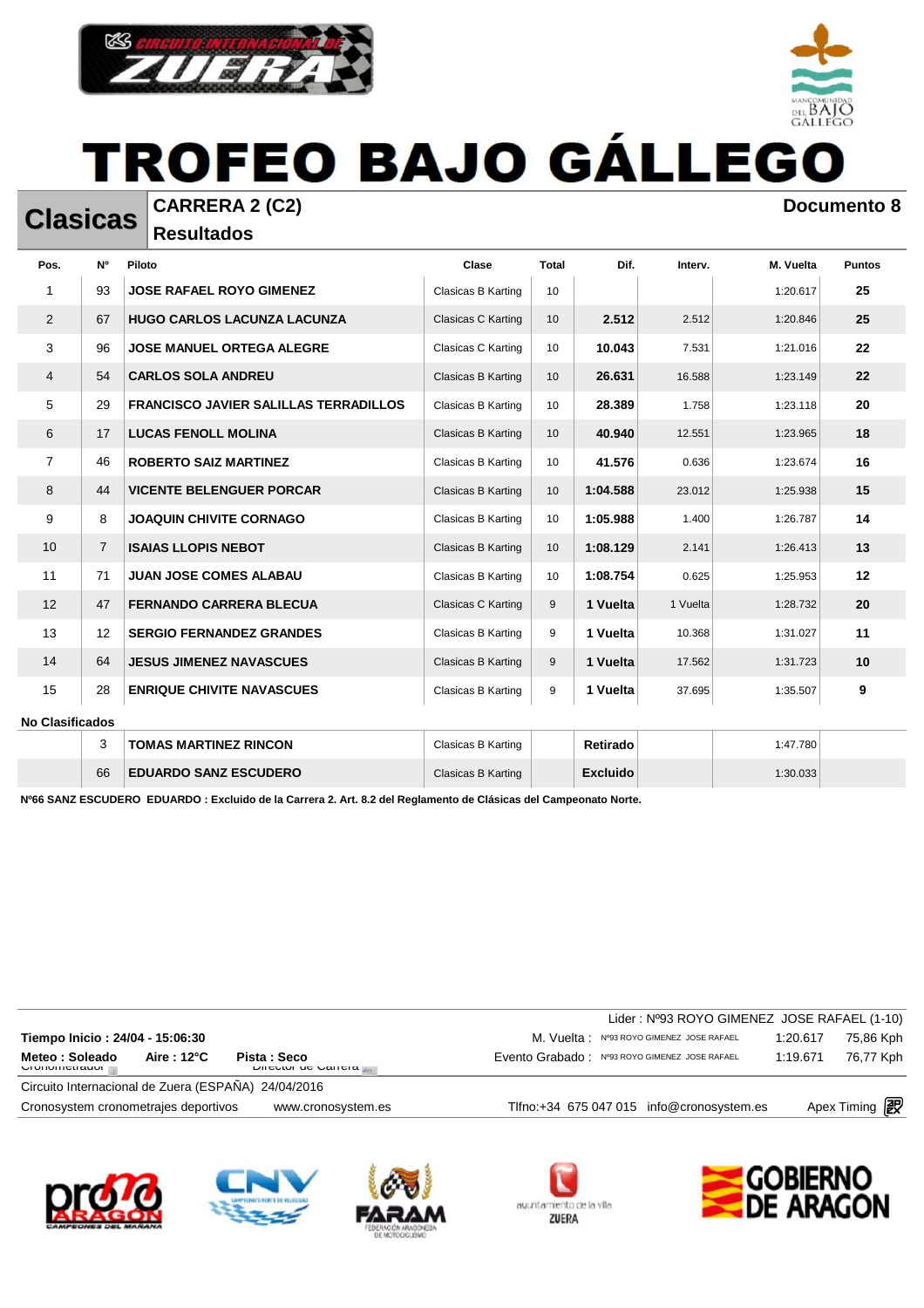



**Clasicas CARRERA 2 (C2) Vuelta a vuelta** 

|                       | $\mathbf{1}$ | $\overline{2}$ | $\mathbf{3}$ | $\overline{4}$ | $5\phantom{.0}$ | 6          | $\overline{7}$ | 8          | 9         | 10                    | 11                    | 12                        | 13                   | 14                  | 15           | 16                | 17                     |
|-----------------------|--------------|----------------|--------------|----------------|-----------------|------------|----------------|------------|-----------|-----------------------|-----------------------|---------------------------|----------------------|---------------------|--------------|-------------------|------------------------|
| Parilla               | 93           | 67             | 54           | 96             | 17              | 29         | 71             | 46         | 47        | 8                     | 66                    | $\overline{7}$            | 44                   | 12                  | 64           | 28                | $\mathbf{3}$           |
|                       |              |                |              |                |                 |            |                |            |           |                       |                       |                           |                      |                     |              |                   |                        |
| Salida                | 93           | 54             | 67           | 29             | 96              | 17         | 8              | 71         | 47        | 46                    | $\overline{7}$        | 44                        | 66                   | 12                  | 64           | $\mathbf{3}$      | 28                     |
|                       |              |                |              |                |                 |            |                |            |           |                       |                       |                           |                      |                     |              |                   |                        |
| Vuelta 1<br>Intervalo | 93           | 67<br>1.4      | 54<br>1.5    | 96<br>0.5      | 17<br>0.1       | 29<br>2.1  | 8<br>2.3       | 46<br>0.1  | 44<br>2.3 | 71<br>0.8             | $\overline{7}$<br>0.4 | 47<br>0.7                 | 12<br>1.9            | 66<br>1.2           | 64<br>0.5    | 28<br>3.2         | $\mathbf{3}$<br>7.6    |
| Vuelta 2              | 93           | 67<br>2.9      | 96<br>0.9    | 54<br>2.5      | 29<br>1.7       | 17<br>2.4  | 46<br>2.0      | 8<br>2.9   | 44<br>3.2 | $\overline{7}$<br>0.5 | 71<br>1.8             | 47<br>0.5                 | 12<br>3.4            | 66<br>2.3           | 64<br>1.1    | 28<br>7.5         | $\chi$ <sub>49.1</sub> |
| Vuelta 3              | 93           | 67<br>3.5      | 96<br>0.9    | 54<br>5.0      | 29<br>2.6       | 17<br>4.0  | 46<br>1.5      | 8<br>5.4   | 44<br>3.2 | $\overline{7}$<br>0.6 | 71<br>1.4             | 47<br>1.4                 | 12<br>5.9            | 66<br>4.2           | 64<br>0.2    | 28<br>13.0        |                        |
| Vuelta 4              | 93           | 67<br>3.1      | 96<br>1.2    | 54<br>7.1      | 29<br>3.0       | 17<br>5.0  | 46<br>1.8      | 8<br>8.4   | 44<br>1.8 | $\overline{7}$<br>1.7 | 71<br>2.1             | 47<br>2.8                 | 12<br>7.3            | 66<br>3.8           | 64<br>1.0    | 28<br>19.4        |                        |
| Vuelta 5              | 93           | 67<br>2.8      | 96<br>2.5    | 54<br>8.7      | 29<br>3.5       | 17<br>8.1  | 46<br>0.9      | 8<br>10.2  | 44<br>0.2 | $\overline{7}$<br>3.0 | 71<br>1.7             | 47<br>5.5                 | 12<br>9.5            | 66<br>2.5           | 64<br>1.6    | 28<br>28.1        |                        |
| Vuelta 6              | 93           | 67<br>2.7      | 96<br>3.4    | 54<br>10.6     | 29<br>3.5       | 17<br>8.7  | 46<br>0.5      | 8<br>13.7  | 44<br>0.0 | $\overline{7}$<br>2.7 | 71<br>0.7             | 47<br>11.8                | 12<br>8.0            | 66<br>2.1           | 64<br>2.8    | 28<br>34.8        |                        |
| Vuelta 7              | 93           | 67<br>3.0      | 96<br>5.2    | 54<br>10.6     | 29<br>4.4       | 17<br>8.6  | 46<br>2.4      | 8<br>14.6  | 44<br>0.2 | $\overline{7}$<br>2.6 | 71<br>2.0             | 47<br>14.5                | 12<br>8.2            | 66<br>4.1           | 64<br>6.0    | 28<br>36.2        |                        |
| Vuelta 8              | 93           | 67<br>2.7      | 96<br>6.6    | 54<br>12.8     | 29<br>2.9       | 17<br>10.2 | 46<br>2.1      | 8<br>17.5  | 44<br>1.2 | $\overline{7}$<br>1.2 | 71<br>1.4             | 47<br>18.9                | 12<br>11.2           | 66<br>0.3           | 64<br>12.1   | 28<br>35.6        |                        |
| Vuelta 9              | 93           | 67<br>2.5      | 96<br>7.7    | 54<br>13.9     | 29<br>2.4       | 17<br>11.1 | 46<br>1.9      | 8<br>20.3  | 44<br>0.1 | $\overline{7}$<br>1.7 | 71<br>0.9             | $\frac{\cancel{M}}{25.3}$ | $\cancel{12}_{10.3}$ | $66$ <sub>0.1</sub> | $64$<br>17.4 | $\frac{28}{37.6}$ |                        |
| Vuelta 10             | 93           | 67<br>2.5      | 96<br>7.5    | 54<br>16.5     | 29<br>1.7       | 17<br>12.5 | 46<br>0.6      | 44<br>23.0 | 8<br>1.4  | $\overline{7}$<br>2.1 | 71<br>0.6             |                           |                      |                     |              |                   |                        |

 $C$ Cronometrador  $\mathbb{R}$  and  $C$  Director de Carrera  $\mathbb{R}$ 

Circuito Internacional de Zuera (ESPAÑA) 24/04/2016









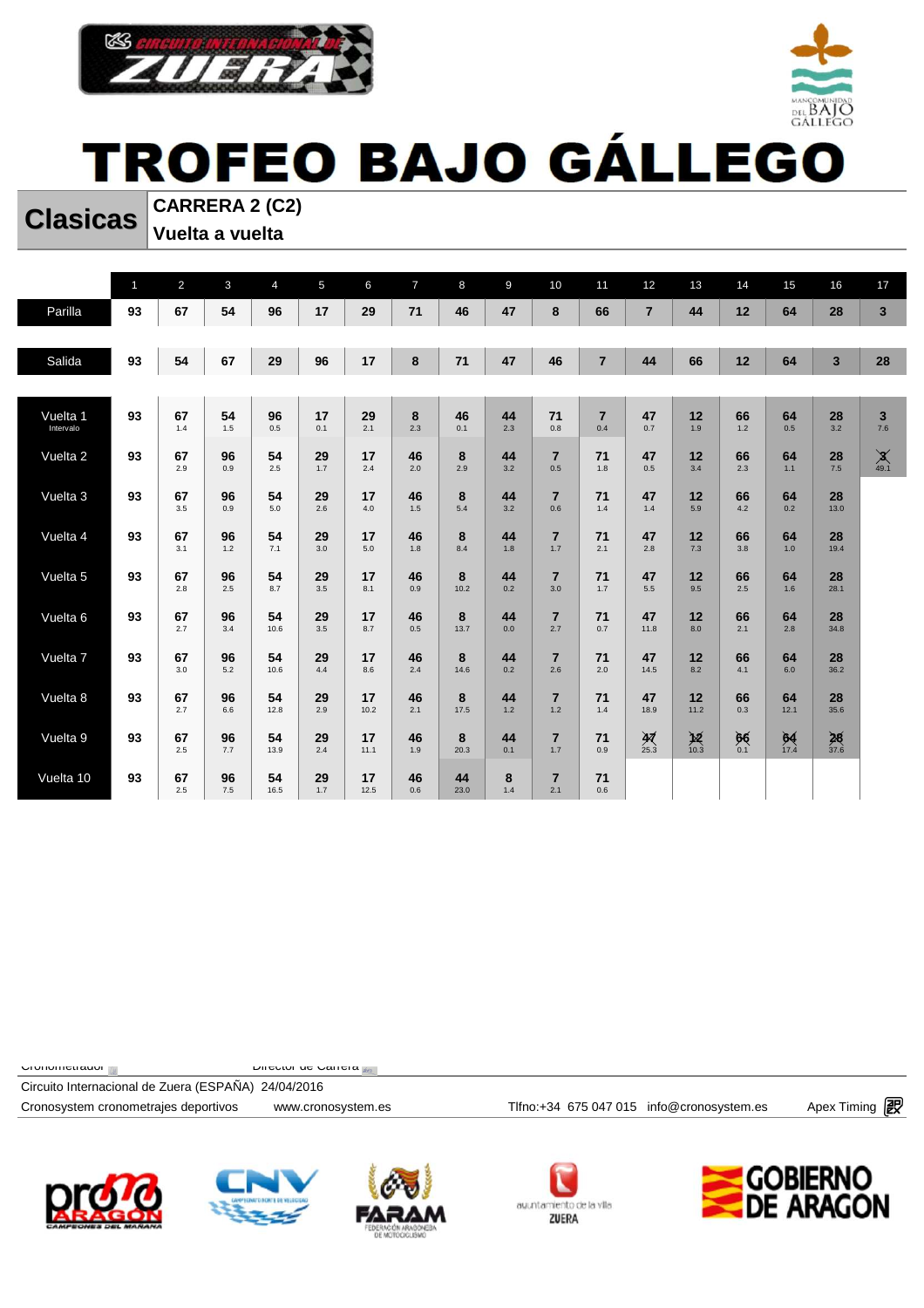



**Clasicas CARRERA 2 (C2) Análisis** 

| Nº3<br>1<br>$\overline{c}$<br><b>LLOPIS NEBOT ISAIAS</b><br>Nº7<br>1<br>2 | <b>MARTINEZ RINCON TOMAS</b><br>1:47.780<br>2:19.187<br>1:33.558 | $\overline{2}$<br>3<br>4<br>$\mathbf 5$ | 1:27.715<br>1:26.161<br>1:24.876           | 8<br>9                                   | 1:28.355<br>1:25.938           |
|---------------------------------------------------------------------------|------------------------------------------------------------------|-----------------------------------------|--------------------------------------------|------------------------------------------|--------------------------------|
|                                                                           |                                                                  |                                         |                                            |                                          |                                |
|                                                                           |                                                                  |                                         |                                            |                                          |                                |
|                                                                           |                                                                  |                                         |                                            | 10                                       | 1:26.119                       |
|                                                                           |                                                                  |                                         | 1:27.518                                   | <b>Nº46</b><br>SAIZ MARTINEZ ROBERTO     |                                |
|                                                                           |                                                                  | 6                                       | 1:24.588                                   | 1                                        | 1:30.049                       |
|                                                                           |                                                                  | $\boldsymbol{7}$                        | 1:23.965                                   | $\sqrt{2}$                               | 1:25.170                       |
|                                                                           | 1:28.247                                                         | 8                                       | 1:24.776                                   | 3                                        | 1:25.680                       |
| 3                                                                         | 1:28.343                                                         | 9                                       | 1:24.314                                   | 4                                        | 1:25.222                       |
| 4                                                                         | 1:27.892                                                         | 10                                      | 1:25.035                                   | 5                                        | 1:26.585                       |
| 5                                                                         | 1:27.991                                                         | Nº28                                    | <b>CHIVITE NAVASCUES ENRIQUE</b>           | 6                                        | 1:24.166                       |
| 6                                                                         | 1:27.204                                                         | $\mathbf{1}$                            | 1:39.600                                   | $\overline{7}$                           | 1:25.895                       |
| $\overline{7}$                                                            | 1:26.890                                                         | 2                                       | 1:37.604                                   | 8                                        | 1:24.511                       |
| 8                                                                         | 1:27.010                                                         | 3                                       | 1:37.575                                   | 9                                        | 1:24.114                       |
| 9                                                                         | 1:26.413                                                         | $\overline{\mathbf{4}}$                 | 1:38.377                                   | 10                                       | 1:23.674                       |
| 10                                                                        | 1:27.910                                                         | $\mathbf 5$                             | 1:40.437                                   |                                          |                                |
| Nº8                                                                       | CHIVITE CORNAGO JOAQUIN                                          | $\,6\,$                                 | 1:38.619                                   | N <sup>0</sup> 47                        | <b>CARRERA BLECUA FERNANDO</b> |
| 1                                                                         | 1:30.174                                                         | $\overline{7}$                          | 1:37.489                                   | $\mathbf{1}$                             | 1:34.501                       |
| 2                                                                         | 1:28.282                                                         | 8                                       | 1:35.507                                   | $\overline{c}$                           | 1:29.915                       |
| 3                                                                         | 1:28.214                                                         | 9                                       | 1:38.648                                   | 3                                        | 1:28.732                       |
| 4                                                                         | 1:28.190                                                         |                                         |                                            | $\overline{\mathbf{4}}$                  | 1:30.150                       |
| 5                                                                         | 1:28.333                                                         |                                         | Nº29 SALILLAS TERRADILLOS FRANCISCO JAVIER | 5                                        | 1:30.242                       |
| 6                                                                         | 1:27.681                                                         | 1                                       | 1:28.840                                   | 6                                        | 1:32.531                       |
| 7                                                                         | 1:26.787                                                         | $\overline{2}$                          | 1:23.118                                   | $\overline{7}$                           | 1:30.801                       |
| 8                                                                         | 1:27.442                                                         | 3                                       | 1:24.597                                   | 8                                        | 1:30.819                       |
| 9                                                                         | 1:26.942                                                         | 4                                       | 1:23.934                                   | 9                                        | 1:32.360                       |
| 10                                                                        | 1:27.715                                                         | 5                                       | 1:24.321                                   | <b>Nº54</b><br><b>SOLA ANDREU CARLOS</b> |                                |
| Nº12                                                                      | <b>FERNANDEZ GRANDES SERGIO</b>                                  | $\,6\,$                                 | 1:24.049                                   | 1                                        | 1:26.660                       |
| 1                                                                         | 1:35.849                                                         | $\overline{7}$                          | 1:24.049                                   | $\overline{2}$                           | 1:24.095                       |
| $\overline{\mathbf{c}}$                                                   | 1:31.487                                                         | $\bf 8$                                 | 1:23.139                                   | 3                                        | 1:23.682                       |
| 3                                                                         | 1:31.169                                                         | 9                                       | 1:23.469                                   | 4                                        | 1:23.571                       |
| 4                                                                         | 1:31.566                                                         | 10                                      | 1:23.618                                   | 5                                        | 1:23.778                       |
| $\,$ 5 $\,$                                                               | 1:32.446                                                         | Nº44                                    | BELENGUER PORCAR VICENTE                   | 6                                        | 1:24.087                       |
| 6                                                                         | 1:31.027                                                         | 1                                       | 1:32.214                                   | $\overline{7}$                           | 1:23.149                       |
| $\prime$                                                                  | 1:31.045                                                         | $\overline{2}$                          | 1:29.004                                   | 8                                        | 1:24.678                       |
| 8                                                                         | 1:33.805                                                         | 3                                       | 1:28.279                                   | 9                                        | 1:23.920                       |
| 9                                                                         | 1:31.467                                                         | 4                                       | 1:26.753                                   | 10                                       | 1:24.325                       |
|                                                                           |                                                                  | 5                                       | 1:26.746                                   | <b>Nº64</b>                              | JIMENEZ NAVASCUES JESUS        |
| Nº17 FENOLL MOLINA LUCAS                                                  |                                                                  | $\,6$                                   | 1:27.486                                   | 1                                        | 1:37.474                       |
| 1                                                                         | 1:26.298                                                         | $\overline{7}$                          | 1:27.001                                   | 2                                        | 1:33.243                       |
| <b>UIUIIUIII</b> UIIUI                                                    |                                                                  | <b>DIICULUI UC VALICIA</b>              |                                            |                                          |                                |









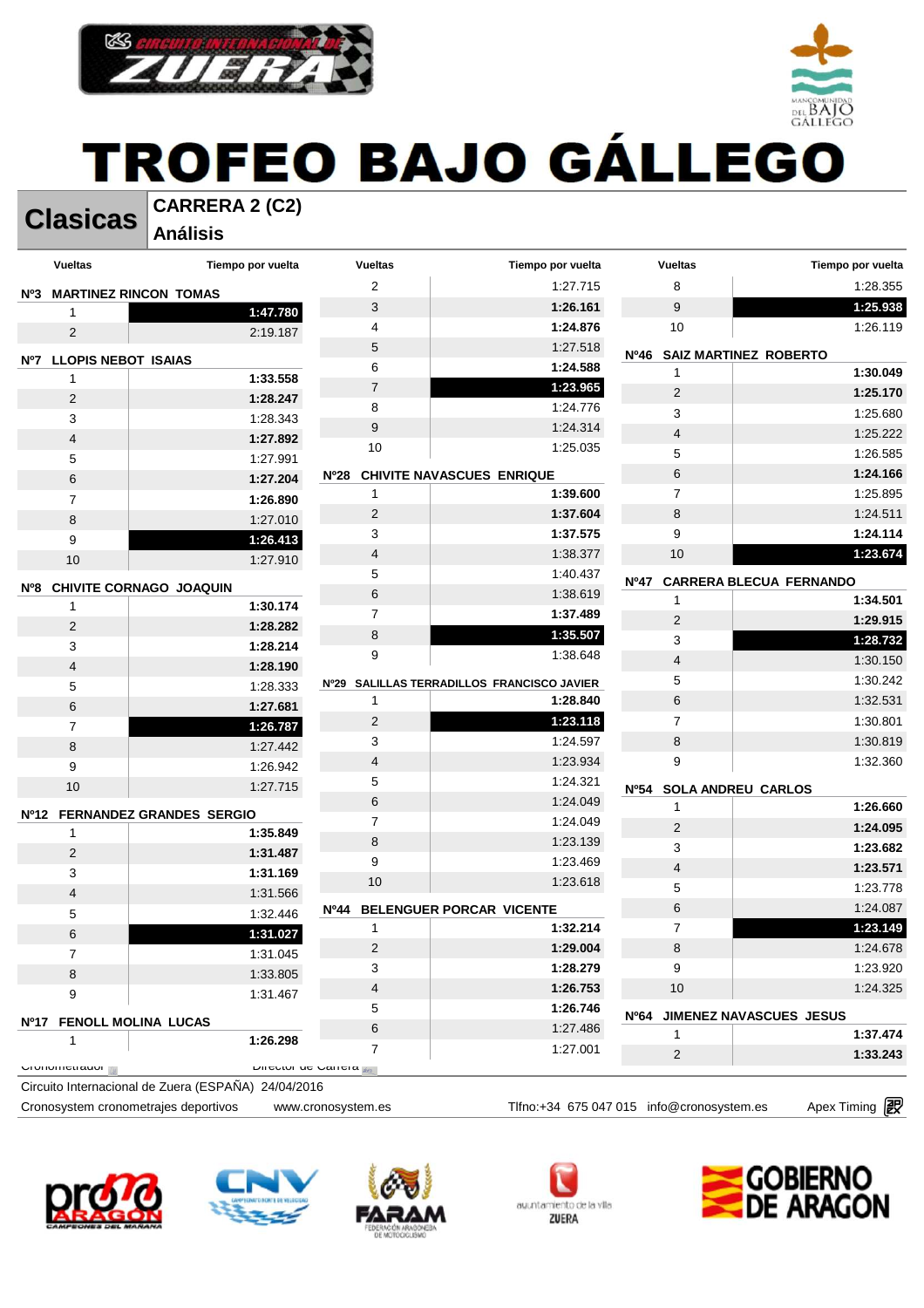



#### **Clasicas CARRERA 2 (C2) Análisis**

| <b>Vueltas</b><br>Tiempo por vuelta<br><b>Vueltas</b><br>Tiempo por vuelta<br>3<br>1:32.150<br>10<br>1:27.551<br>$\overline{\mathbf{4}}$<br>1:31.961<br>Nº93 ROYO GIMENEZ JOSE RAFAEL<br>5<br>1:31.723<br>1:23.720<br>$\mathbf{1}$<br>6<br>1:31.907<br>$\overline{c}$<br>1:20.699<br>$\overline{7}$<br>1:36.120<br>3<br>1:20.617<br>8<br>1:36.112<br>$\overline{\mathbf{4}}$<br>1:21.573<br>9<br>1:36.559<br>5<br>1:21.161<br>1:21.404<br>6<br>Nº66<br><b>SANZ ESCUDERO EDUARDO</b><br>$\overline{7}$<br>$\mathbf{1}$<br>1:37.165<br>1:20.976<br>8<br>$\overline{2}$<br>1:32.609<br>1:21.437<br>3<br>9<br>1:33.032<br>1:21.933<br>$\overline{4}$<br>1:31.177<br>$10$<br>1:21.938<br>5<br>1:31.144<br><b>Nº96</b><br>ORTEGA ALEGRE JOSE MANUEL<br>6<br>1:30.668<br>1:26.380<br>1<br>$\overline{7}$<br>1:32.964<br>$\overline{\mathbf{c}}$<br>1:21.016<br>8<br>1:30.033<br>3<br>1:21.210<br>9<br>1:31.278<br>1:21.471<br>4<br>5<br>1:22.152<br>LACUNZA LACUNZA HUGO CARLOS<br><b>Nº67</b><br>6<br>$\mathbf{1}$<br>1:25.048<br>1:22.193<br>$\overline{7}$<br>$\overline{c}$<br>1:23.126<br>1:22.140<br>3<br>1:21.260<br>8<br>1:22.510<br>9<br>$\overline{4}$<br>1:21.161<br>1:22.799<br>5<br>1:20.846<br>$10$<br>1:21.694<br>6<br>1:21.342<br>$\overline{7}$<br>1:21.270 |  |                                           |
|-----------------------------------------------------------------------------------------------------------------------------------------------------------------------------------------------------------------------------------------------------------------------------------------------------------------------------------------------------------------------------------------------------------------------------------------------------------------------------------------------------------------------------------------------------------------------------------------------------------------------------------------------------------------------------------------------------------------------------------------------------------------------------------------------------------------------------------------------------------------------------------------------------------------------------------------------------------------------------------------------------------------------------------------------------------------------------------------------------------------------------------------------------------------------------------------------------------------------------------------------------------------------|--|-------------------------------------------|
|                                                                                                                                                                                                                                                                                                                                                                                                                                                                                                                                                                                                                                                                                                                                                                                                                                                                                                                                                                                                                                                                                                                                                                                                                                                                       |  |                                           |
|                                                                                                                                                                                                                                                                                                                                                                                                                                                                                                                                                                                                                                                                                                                                                                                                                                                                                                                                                                                                                                                                                                                                                                                                                                                                       |  |                                           |
|                                                                                                                                                                                                                                                                                                                                                                                                                                                                                                                                                                                                                                                                                                                                                                                                                                                                                                                                                                                                                                                                                                                                                                                                                                                                       |  |                                           |
|                                                                                                                                                                                                                                                                                                                                                                                                                                                                                                                                                                                                                                                                                                                                                                                                                                                                                                                                                                                                                                                                                                                                                                                                                                                                       |  |                                           |
|                                                                                                                                                                                                                                                                                                                                                                                                                                                                                                                                                                                                                                                                                                                                                                                                                                                                                                                                                                                                                                                                                                                                                                                                                                                                       |  |                                           |
|                                                                                                                                                                                                                                                                                                                                                                                                                                                                                                                                                                                                                                                                                                                                                                                                                                                                                                                                                                                                                                                                                                                                                                                                                                                                       |  |                                           |
|                                                                                                                                                                                                                                                                                                                                                                                                                                                                                                                                                                                                                                                                                                                                                                                                                                                                                                                                                                                                                                                                                                                                                                                                                                                                       |  |                                           |
|                                                                                                                                                                                                                                                                                                                                                                                                                                                                                                                                                                                                                                                                                                                                                                                                                                                                                                                                                                                                                                                                                                                                                                                                                                                                       |  |                                           |
|                                                                                                                                                                                                                                                                                                                                                                                                                                                                                                                                                                                                                                                                                                                                                                                                                                                                                                                                                                                                                                                                                                                                                                                                                                                                       |  |                                           |
|                                                                                                                                                                                                                                                                                                                                                                                                                                                                                                                                                                                                                                                                                                                                                                                                                                                                                                                                                                                                                                                                                                                                                                                                                                                                       |  |                                           |
|                                                                                                                                                                                                                                                                                                                                                                                                                                                                                                                                                                                                                                                                                                                                                                                                                                                                                                                                                                                                                                                                                                                                                                                                                                                                       |  |                                           |
|                                                                                                                                                                                                                                                                                                                                                                                                                                                                                                                                                                                                                                                                                                                                                                                                                                                                                                                                                                                                                                                                                                                                                                                                                                                                       |  |                                           |
|                                                                                                                                                                                                                                                                                                                                                                                                                                                                                                                                                                                                                                                                                                                                                                                                                                                                                                                                                                                                                                                                                                                                                                                                                                                                       |  |                                           |
|                                                                                                                                                                                                                                                                                                                                                                                                                                                                                                                                                                                                                                                                                                                                                                                                                                                                                                                                                                                                                                                                                                                                                                                                                                                                       |  |                                           |
|                                                                                                                                                                                                                                                                                                                                                                                                                                                                                                                                                                                                                                                                                                                                                                                                                                                                                                                                                                                                                                                                                                                                                                                                                                                                       |  |                                           |
|                                                                                                                                                                                                                                                                                                                                                                                                                                                                                                                                                                                                                                                                                                                                                                                                                                                                                                                                                                                                                                                                                                                                                                                                                                                                       |  |                                           |
|                                                                                                                                                                                                                                                                                                                                                                                                                                                                                                                                                                                                                                                                                                                                                                                                                                                                                                                                                                                                                                                                                                                                                                                                                                                                       |  |                                           |
|                                                                                                                                                                                                                                                                                                                                                                                                                                                                                                                                                                                                                                                                                                                                                                                                                                                                                                                                                                                                                                                                                                                                                                                                                                                                       |  |                                           |
|                                                                                                                                                                                                                                                                                                                                                                                                                                                                                                                                                                                                                                                                                                                                                                                                                                                                                                                                                                                                                                                                                                                                                                                                                                                                       |  |                                           |
|                                                                                                                                                                                                                                                                                                                                                                                                                                                                                                                                                                                                                                                                                                                                                                                                                                                                                                                                                                                                                                                                                                                                                                                                                                                                       |  |                                           |
|                                                                                                                                                                                                                                                                                                                                                                                                                                                                                                                                                                                                                                                                                                                                                                                                                                                                                                                                                                                                                                                                                                                                                                                                                                                                       |  |                                           |
|                                                                                                                                                                                                                                                                                                                                                                                                                                                                                                                                                                                                                                                                                                                                                                                                                                                                                                                                                                                                                                                                                                                                                                                                                                                                       |  |                                           |
|                                                                                                                                                                                                                                                                                                                                                                                                                                                                                                                                                                                                                                                                                                                                                                                                                                                                                                                                                                                                                                                                                                                                                                                                                                                                       |  |                                           |
|                                                                                                                                                                                                                                                                                                                                                                                                                                                                                                                                                                                                                                                                                                                                                                                                                                                                                                                                                                                                                                                                                                                                                                                                                                                                       |  |                                           |
|                                                                                                                                                                                                                                                                                                                                                                                                                                                                                                                                                                                                                                                                                                                                                                                                                                                                                                                                                                                                                                                                                                                                                                                                                                                                       |  |                                           |
|                                                                                                                                                                                                                                                                                                                                                                                                                                                                                                                                                                                                                                                                                                                                                                                                                                                                                                                                                                                                                                                                                                                                                                                                                                                                       |  |                                           |
| 8<br>1:21.148                                                                                                                                                                                                                                                                                                                                                                                                                                                                                                                                                                                                                                                                                                                                                                                                                                                                                                                                                                                                                                                                                                                                                                                                                                                         |  |                                           |
| 9<br>1:21.676                                                                                                                                                                                                                                                                                                                                                                                                                                                                                                                                                                                                                                                                                                                                                                                                                                                                                                                                                                                                                                                                                                                                                                                                                                                         |  |                                           |
| 10<br>1:21.920                                                                                                                                                                                                                                                                                                                                                                                                                                                                                                                                                                                                                                                                                                                                                                                                                                                                                                                                                                                                                                                                                                                                                                                                                                                        |  |                                           |
|                                                                                                                                                                                                                                                                                                                                                                                                                                                                                                                                                                                                                                                                                                                                                                                                                                                                                                                                                                                                                                                                                                                                                                                                                                                                       |  |                                           |
| <b>COMES ALABAU JUAN JOSE</b><br>Nº71                                                                                                                                                                                                                                                                                                                                                                                                                                                                                                                                                                                                                                                                                                                                                                                                                                                                                                                                                                                                                                                                                                                                                                                                                                 |  |                                           |
| $\mathbf{1}$<br>1:33.522<br>$\overline{2}$<br>1:30.534                                                                                                                                                                                                                                                                                                                                                                                                                                                                                                                                                                                                                                                                                                                                                                                                                                                                                                                                                                                                                                                                                                                                                                                                                |  |                                           |
| 3<br>1:27.897                                                                                                                                                                                                                                                                                                                                                                                                                                                                                                                                                                                                                                                                                                                                                                                                                                                                                                                                                                                                                                                                                                                                                                                                                                                         |  |                                           |
| 1:28.659                                                                                                                                                                                                                                                                                                                                                                                                                                                                                                                                                                                                                                                                                                                                                                                                                                                                                                                                                                                                                                                                                                                                                                                                                                                              |  |                                           |
| 4<br>1:27.560<br>5                                                                                                                                                                                                                                                                                                                                                                                                                                                                                                                                                                                                                                                                                                                                                                                                                                                                                                                                                                                                                                                                                                                                                                                                                                                    |  |                                           |
| 6<br>1:26.225                                                                                                                                                                                                                                                                                                                                                                                                                                                                                                                                                                                                                                                                                                                                                                                                                                                                                                                                                                                                                                                                                                                                                                                                                                                         |  |                                           |
| 7<br>1:28.165                                                                                                                                                                                                                                                                                                                                                                                                                                                                                                                                                                                                                                                                                                                                                                                                                                                                                                                                                                                                                                                                                                                                                                                                                                                         |  |                                           |
| 1:26.405                                                                                                                                                                                                                                                                                                                                                                                                                                                                                                                                                                                                                                                                                                                                                                                                                                                                                                                                                                                                                                                                                                                                                                                                                                                              |  |                                           |
| 8<br>1:25.953<br>9                                                                                                                                                                                                                                                                                                                                                                                                                                                                                                                                                                                                                                                                                                                                                                                                                                                                                                                                                                                                                                                                                                                                                                                                                                                    |  |                                           |
| UIUIIUIIItuauui<br>P                                                                                                                                                                                                                                                                                                                                                                                                                                                                                                                                                                                                                                                                                                                                                                                                                                                                                                                                                                                                                                                                                                                                                                                                                                                  |  |                                           |
| Circuito Internacional de Zuera (ESPAÑA) 24/04/2016                                                                                                                                                                                                                                                                                                                                                                                                                                                                                                                                                                                                                                                                                                                                                                                                                                                                                                                                                                                                                                                                                                                                                                                                                   |  |                                           |
| Cronosystem cronometrajes deportivos<br>www.cronosystem.es                                                                                                                                                                                                                                                                                                                                                                                                                                                                                                                                                                                                                                                                                                                                                                                                                                                                                                                                                                                                                                                                                                                                                                                                            |  | Tlfno:+34 675 047 015 info@cronosystem.es |











**DEL BAIO**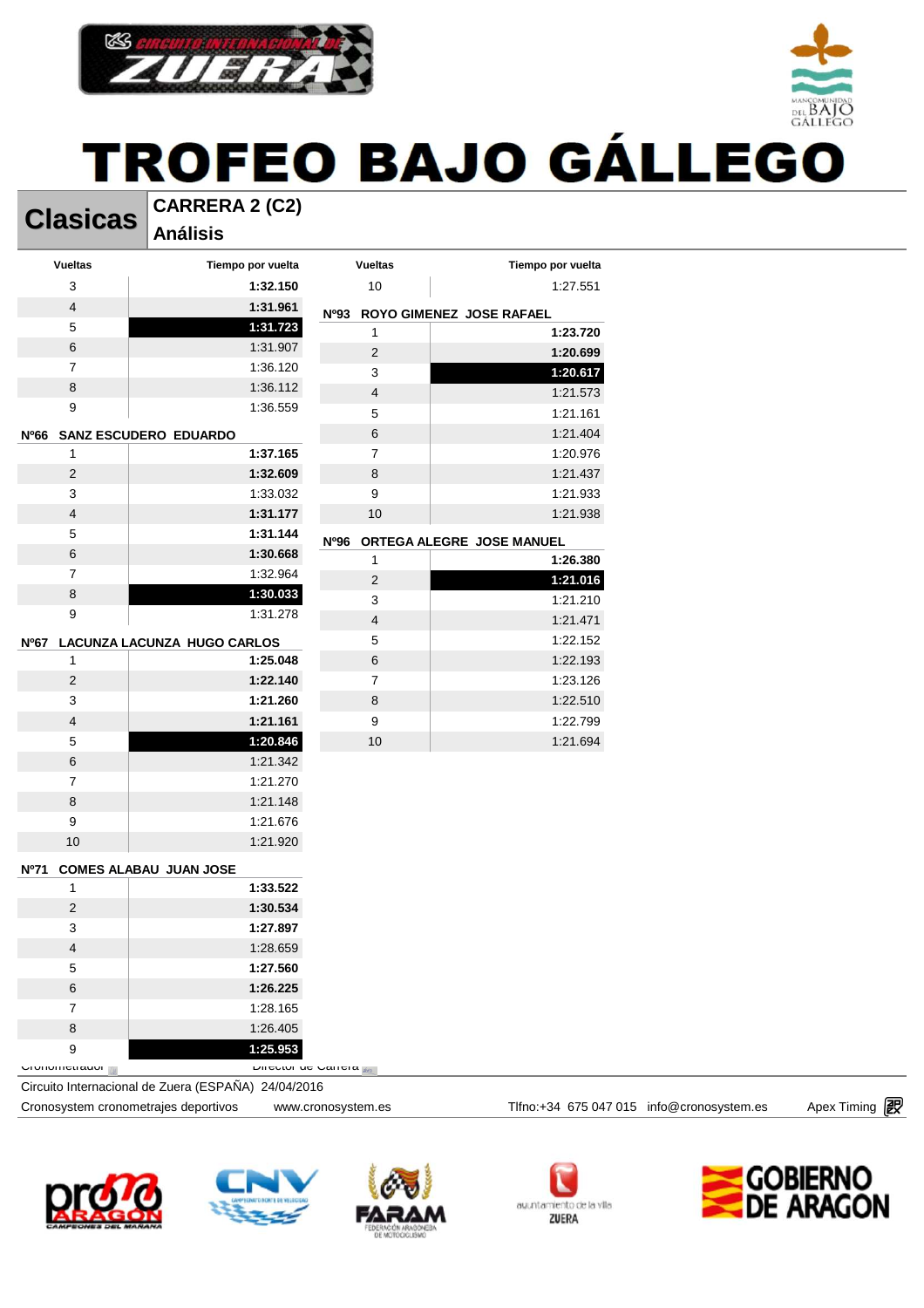



**Clasicas CARRERA 2 (C2) Documento 6** 

**Parrilla de Salida** 

| <b>JIMENEZ NAVASCUES JESUS</b><br><b>FERNANDEZ GRANDES SERGIO</b><br><b>BELENGUER PORCAR VICENTE</b><br>12<br>$5\phantom{.0}$<br>44<br>64<br><b>LLOPIS NEBOT ISAIAS</b><br><b>SANZ ESCUDERO EDUARDO</b><br>CHIVITE CORNAGO JOAQUIN<br>7<br>8<br>$\overline{4}$<br>66<br><b>CARRERA BLECUA FERNANDO</b><br><b>SAIZ MARTINEZ ROBERTO</b><br><b>COMES ALABAU JUAN JOSE</b><br>$\overline{\mathbf{3}}$<br>47<br>71<br>46<br>SALILLAS TERRADILLOS FRANCISCO JAN<br><b>FENOLL MOLINA LUCAS</b><br><b>ORTEGA ALEGRE JOSE MANUEL</b><br>$\overline{2}$<br>29<br>17<br>96 | <b>MARTINEZ RINCON TOMAS</b><br>3 | <b>CHIVITE NAVASCUES ENRIQUE</b><br>28 |
|------------------------------------------------------------------------------------------------------------------------------------------------------------------------------------------------------------------------------------------------------------------------------------------------------------------------------------------------------------------------------------------------------------------------------------------------------------------------------------------------------------------------------------------------------------------|-----------------------------------|----------------------------------------|
|                                                                                                                                                                                                                                                                                                                                                                                                                                                                                                                                                                  |                                   |                                        |
|                                                                                                                                                                                                                                                                                                                                                                                                                                                                                                                                                                  |                                   |                                        |
|                                                                                                                                                                                                                                                                                                                                                                                                                                                                                                                                                                  |                                   |                                        |
|                                                                                                                                                                                                                                                                                                                                                                                                                                                                                                                                                                  |                                   |                                        |
| <b>SOLA ANDREU CARLOS</b><br><b>LACUNZA LACUNZA HUGO CARLOS</b><br><b>ROYO GIMENEZ JOSE RAFAEL</b><br>54<br>67<br>93<br>$\blacktriangleleft$                                                                                                                                                                                                                                                                                                                                                                                                                     |                                   |                                        |
| . .                                                                                                                                                                                                                                                                                                                                                                                                                                                                                                                                                              |                                   | <b>POLE POSITION</b>                   |

| Salida : 24/04 - 15:05                              | Duración : 10:00 |                                   |                                            |               |
|-----------------------------------------------------|------------------|-----------------------------------|--------------------------------------------|---------------|
| י וטווטוווסווαטו ד                                  |                  | <b>DIFFORD UP CALLET A LEATER</b> |                                            |               |
| Circuito Internacional de Zuera (ESPAÑA) 24/04/2016 |                  |                                   |                                            |               |
| Cronosystem cronometrajes deportivos                |                  | www.cronosystem.es                | Tlfno: +34 675 047 015 info@cronosystem.es | Apex Timing 2 |
|                                                     |                  |                                   |                                            |               |